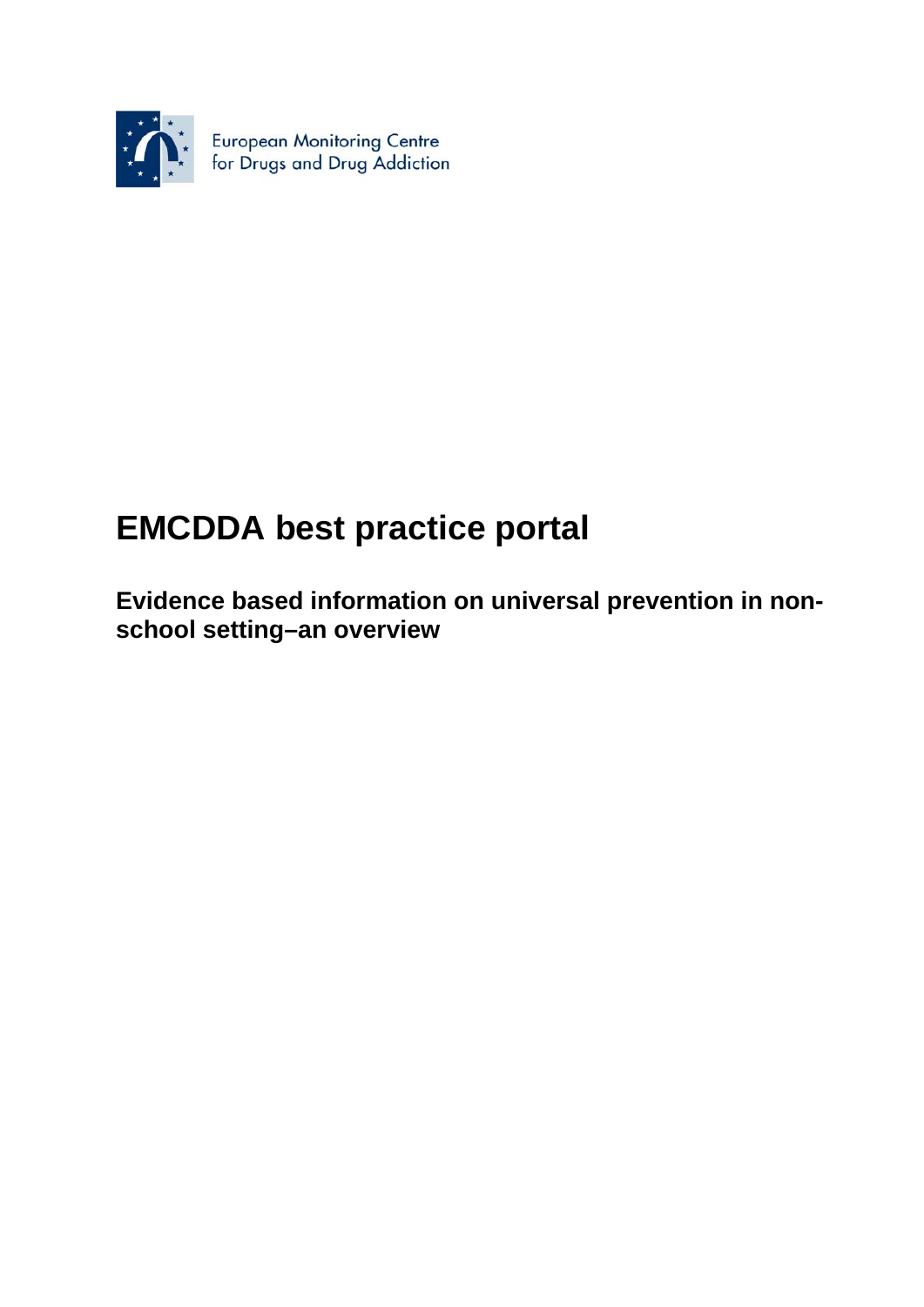# **Content**

| 1. Evidence based information on universal prevention in non-school setting- an overview3               |  |
|---------------------------------------------------------------------------------------------------------|--|
|                                                                                                         |  |
|                                                                                                         |  |
|                                                                                                         |  |
| 4. List of references to all studies included in review of reviews -family/community-based prevention12 |  |
| 5. List references of more recent (systematic) reviews and meta-analyses not included in reviews of     |  |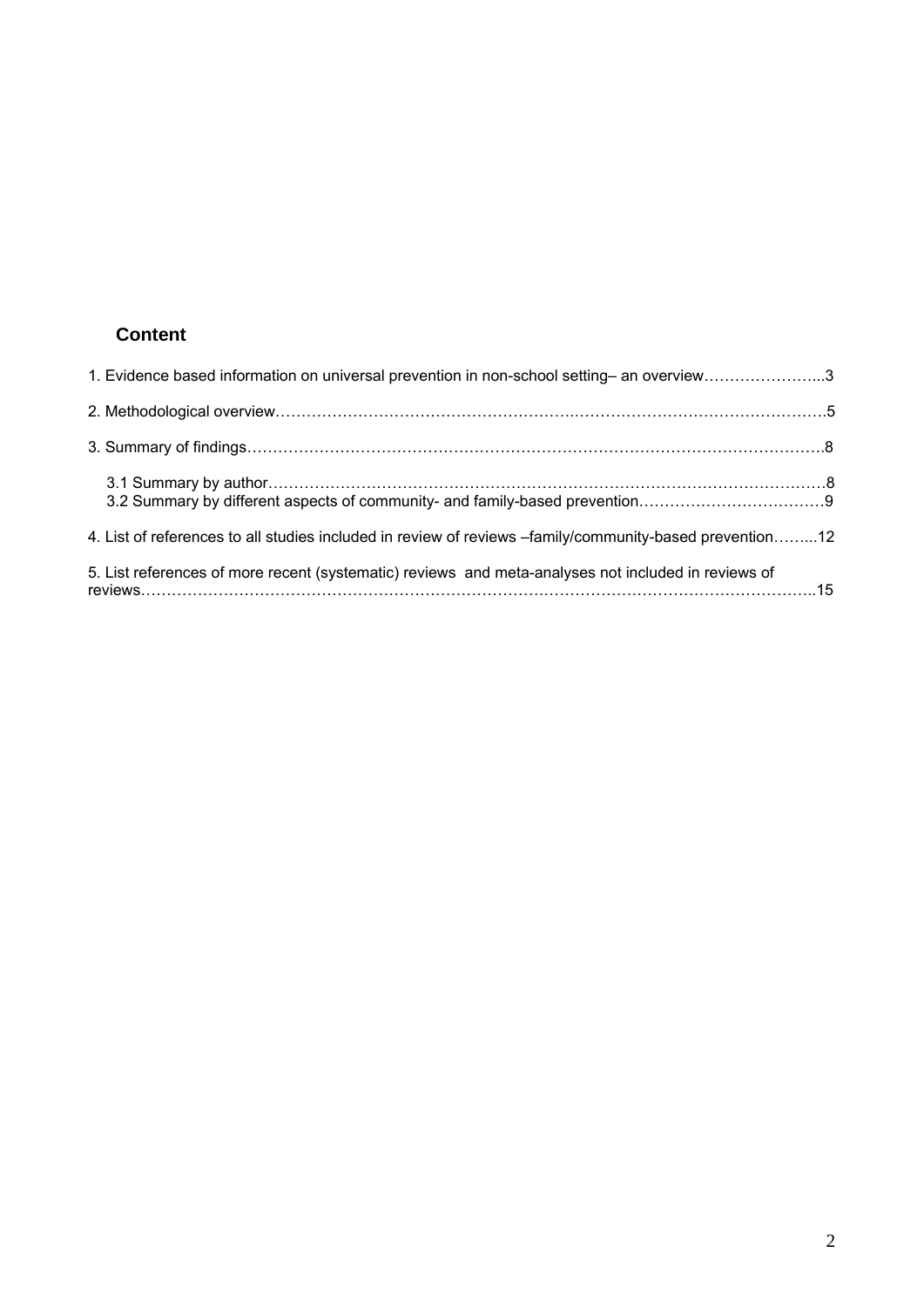# **1. Evidence based information on universal prevention in non-school setting– an overview**

# **What is evidence of the efficacy of interventions?**

Evidence-based information on the effectiveness of interventions attempts to integrate available individual expertise (i.e. expert opinions) with the best available external evidence from systematic research. Systematic research in this context aims to establish the efficacy of an intervention. Efficacy is a measure of how well an intervention works under ideal research conditions. Efficacy is ideally determined by carrying out controlled trials or randomised controlled trials (primary level research).

In recent years, researchers have started to analyse these trials in systematic reviews or meta-analyses (secondary level research), due to the increasing number of controlled and randomised controlled trials being published. Systematic reviews explicit methods to identify, select and critically appraise the aforementioned trials, and to collect and analyse the resulting data. The results are then included in the review. Statistical methods (meta-analyses) may or may not be used to analyse and summarise the results of the studies under consideration.

In order to synthesise the available evidence further, researchers critically appraise relevant available systematic reviews and meta-analyses. These constitute tertiary level research (review of reviews), and also apply a systematic and explicit method to identify available systematic reviews and/or meta-analyses.

# **Limitations**

The EMCDDA acknowledges that reviews on the efficacy of interventions pose problems. For example, they may not have taken into account all relevant published or unpublished systematic and/or unsystematic reviews, meta-analyses or individual studies. In addition, they are subject to reviewer bias. This bias includes: a preference for English language publications, limiting the evidence provided to what works under controlled research conditions rather than in real-life conditions, as well as the random allocation of participants to either an intervention or a control group, to ensure well-controlled research conditions. However, the latter may not always be feasible due to e.g. ethical considerations.

We should also point out that reviews of reviews are frequently not peer-reviewed. Other important sources that provide useful information on the effectiveness of interventions are a description of current practices (e.g. which could be collected via qualitative research) as well as expert opinions. (For further reading: Rehm, J. (1999), 'Review papers in substance abuse research', Addiction 94, 2, pp.173-176.)

### **What evidence on the efficacy of universal prevention is presented here?**

The evidence summarised here is based on the following four reviews of reviews published from 2000 onwards, as well as two systematic reviews of the Cochrane Collaboration:

- Buehler, A. & Kroeger C. (2006), 'Report on the prevention of substance abuse', Federal Centre for Health Education BZgA.
- McGrath,Y. et al. (2006), 'Drug use prevention among young people: a review of reviews', National Institute for Health and Clinical Excellence.
- Hawks, D. et al. (2002) , 'A selected review of what works in the area of prevention', World Health Organisation.
- Gates, S. et al. (2006), 'Interventions for prevention of drug use among young people delivered in non-school settings', Cochrane Collaboration.

To ensure transparency, we have kept references made in the reviews to originally included reviews/studies that formed part of the evidence base. In addition, a methodological overview is presented for each review.

### **Putting evidence on efficacy into context**

This overview only aims to present the evidence of efficacy of universal prevention programmes.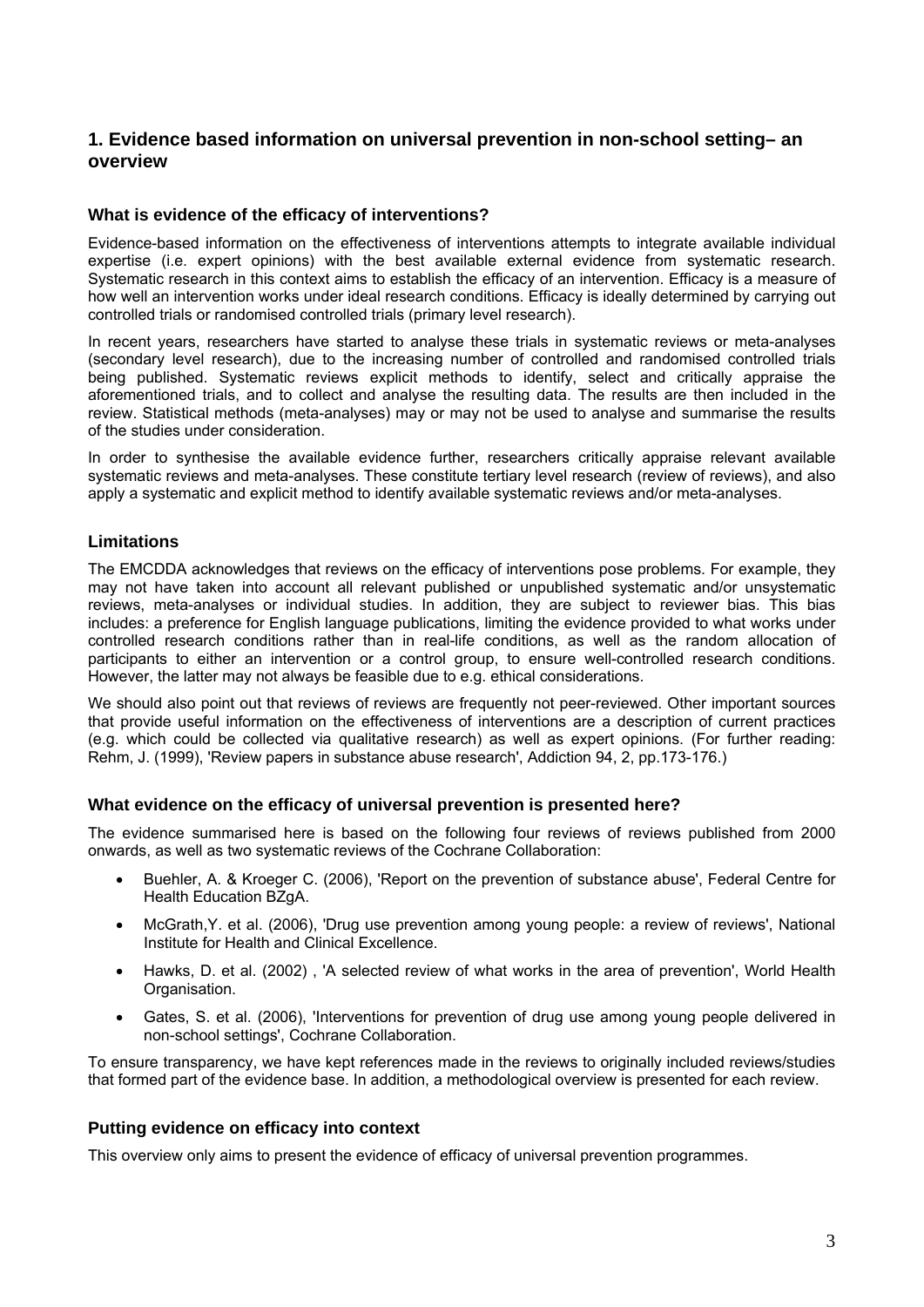It is not intended to prioritise universal prevention over other types of prevention interventions nor make comparisons with other type of prevention interventions. The limited information available on effect sizes means that we cannot draw conclusions on the differences between effects compared to other interventions, nor compare universal prevention to other policy choices or strategies, such as environmental strategies or selective prevention. Furthermore, the choice on different types of prevention must be placed in the context of public health aims, population size. Therefore, different prevention strategies are complementary to each other, and not in competition. Evidence on the efficacy of other prevention types will be added in the future.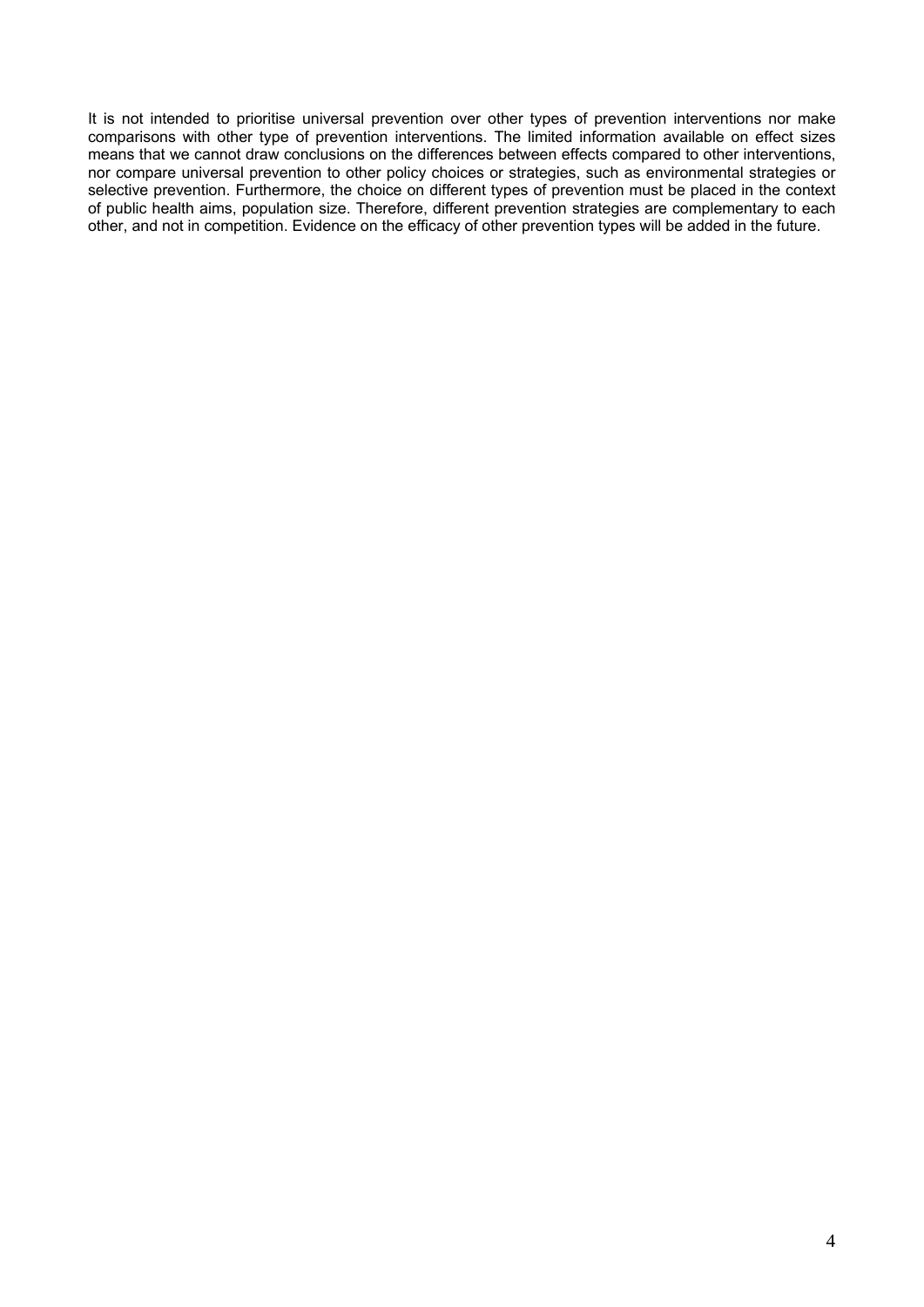# **2.Methodological overview**

|                                                             | Buehler, A. & Kroeger C. (2006)                                                                                                                                                                                                                                                                                                                                                                                                                                                                                                                                                                                                                                                                                                                                                                                                                                      | McGrath, Y et al. (2006)                                                                                                                                                                                                                                                                                                                                                         | Hawks, D. et al. (2002)                                                                                                                                                                                                                                                                                                                                                                                                                                                                                                                                                          | Gates S. et al. (2006)                                                                                                                                                                                                                                                                                |
|-------------------------------------------------------------|----------------------------------------------------------------------------------------------------------------------------------------------------------------------------------------------------------------------------------------------------------------------------------------------------------------------------------------------------------------------------------------------------------------------------------------------------------------------------------------------------------------------------------------------------------------------------------------------------------------------------------------------------------------------------------------------------------------------------------------------------------------------------------------------------------------------------------------------------------------------|----------------------------------------------------------------------------------------------------------------------------------------------------------------------------------------------------------------------------------------------------------------------------------------------------------------------------------------------------------------------------------|----------------------------------------------------------------------------------------------------------------------------------------------------------------------------------------------------------------------------------------------------------------------------------------------------------------------------------------------------------------------------------------------------------------------------------------------------------------------------------------------------------------------------------------------------------------------------------|-------------------------------------------------------------------------------------------------------------------------------------------------------------------------------------------------------------------------------------------------------------------------------------------------------|
| <b>Final number</b><br>and types of<br>research<br>included | 5 (systematic) reviews, meta-<br>analyses included in the evidence<br>base on family -based prevention.<br>7 (systematic) reviews, meta-<br>analyses included in the evidence<br>base on community -based<br>prevention.                                                                                                                                                                                                                                                                                                                                                                                                                                                                                                                                                                                                                                             | 7 systematic reviews, meta-<br>analyses and narrative<br>literature reviews.                                                                                                                                                                                                                                                                                                     | In total:<br>9 high quality reviews (3 international reviews, 2<br>from North America, 2 from Australia, 1 from<br>Finland, 1 from the UK), 16 primary studies (7 from<br>North America, 3 Europe, 1 from South Africa, 1<br>from Israel, 1 from China, 1 from Thailand, 1 from<br>India)                                                                                                                                                                                                                                                                                        | 17 Randomised controlled trials which<br>evaluated four types of interventions:<br>Education and skill training, family<br>interventions, brief intervention or<br>motivational interviewing and multi-<br>component community interventions                                                          |
| Date of<br>publication                                      | 1993 onwards                                                                                                                                                                                                                                                                                                                                                                                                                                                                                                                                                                                                                                                                                                                                                                                                                                                         | 2001-2004                                                                                                                                                                                                                                                                                                                                                                        | 1985 or later                                                                                                                                                                                                                                                                                                                                                                                                                                                                                                                                                                    | 1966-2004                                                                                                                                                                                                                                                                                             |
| <b>Inclusion</b><br>criteria                                | Types of studies: High-quality<br>systematic reviews and meta-<br>analyses. Unsystematic reviews and<br>individual studies were included<br>where no high-quality review article<br>was found on a particular area of<br>content.<br><b>Measures:</b> the studies present<br>findings on the effectiveness of<br>addiction-prevention measures.<br><b>Target behaviour</b><br>The selected studies reported results<br>on preventing initial consumption, on<br>reducing consumption and on<br>preventing the development of<br>dependency.<br><b>Substances</b><br>Included were studies reporting the<br>effects of preventive efforts on the<br>consumption of psychoactive<br>substances such as tobacco, alcohol<br>and cannabis, as well as ecstasy and<br>other illegal drugs.<br>(p. 41-42 in the English version of the<br>review, published by the EMCDDA) | Is the paper relevant to the<br>evidence base on the<br>prevention and/or reduction<br>of illicit drugs use?<br>Does the paper discuss and<br>evaluate more than one<br>intervention study designed<br>to prevent and/or reduce<br>drug use?<br>Is the paper a review or<br>meta-analysis of illicit drug<br>use/misuse prevention<br>research?<br>(p. 5 in the original report) | The community-based intervention was the primary<br>mechanism for reducing substance use-related<br>harm.<br>The review article or study considered the<br>importance of capacity and/or capacity building,<br>contextual issues (such as an assessment of the<br>needs of the community), and the<br>maintenance/institutionalization of the programme<br>over time.<br>The review article or study was accessible within<br>the three months allocated to identifying and<br>sourcing material.<br>The date of publication was 1985 or later.<br>(p.29 in the original report) | Randomised trials that evaluated an<br>intervention targeting drug use by young<br>people under 25 years of age, delivered in a<br>non-school setting, compared with no<br>intervention or another intervention, that<br>reported outcomes relevant to the review.<br>(pp.2-3 in the original report) |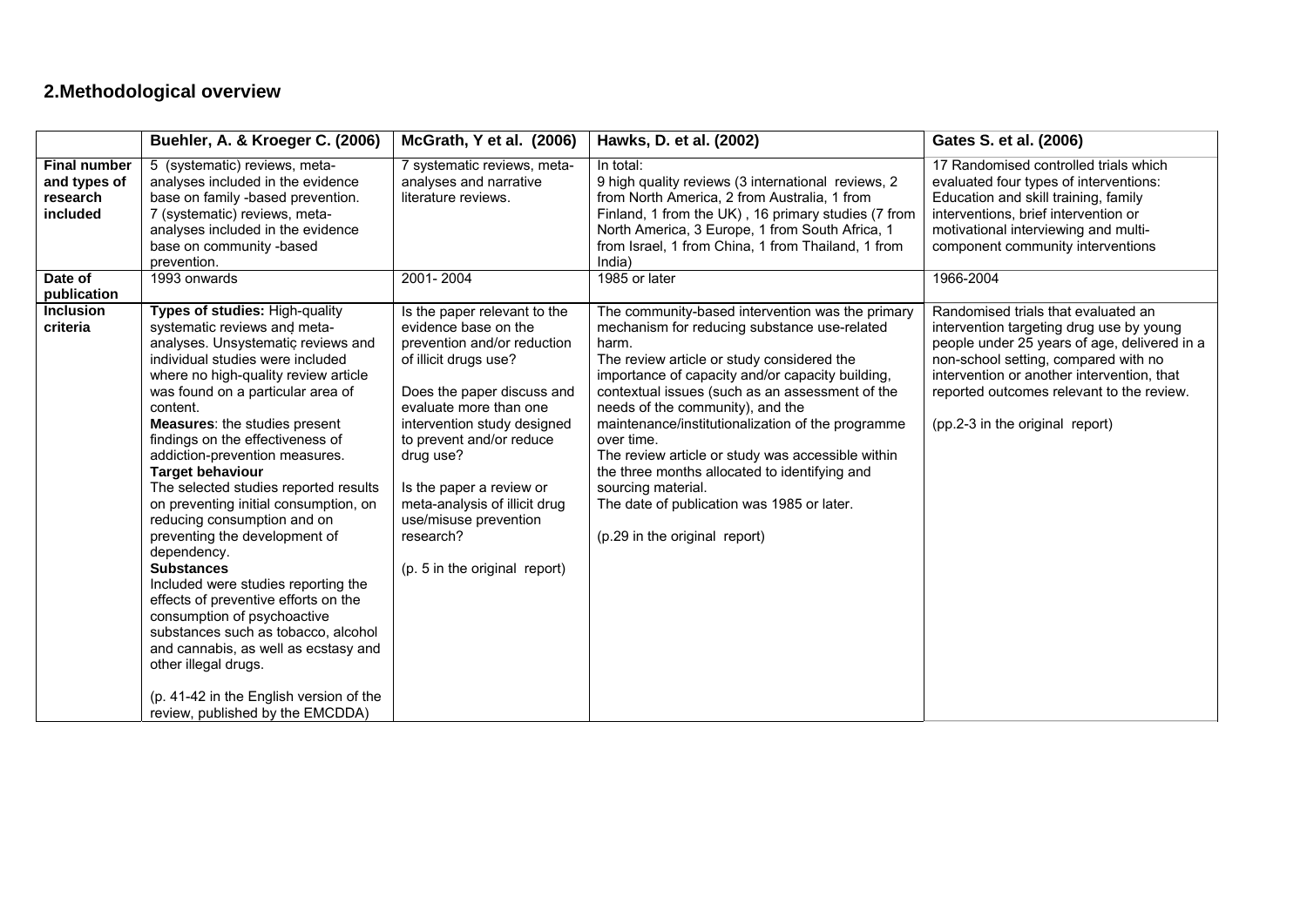|                                                                                          | Buehler, A & Kroeger C. (2006)                                                                                                                                                                                                                                                                                                                                                                                                                                                                                                                                                                                                                                                                                                                                                                                                          | McGrath et al. (2006)                                                                                                                                                                                                                                                                                                                                                                                                                                                                                                                                                                                                                                        | Hawks, D. et al. (2002)                                                                                                                                                                                                                                     | Gates et al. (2006)                                                                                                                                                                                                                                                                                                  |
|------------------------------------------------------------------------------------------|-----------------------------------------------------------------------------------------------------------------------------------------------------------------------------------------------------------------------------------------------------------------------------------------------------------------------------------------------------------------------------------------------------------------------------------------------------------------------------------------------------------------------------------------------------------------------------------------------------------------------------------------------------------------------------------------------------------------------------------------------------------------------------------------------------------------------------------------|--------------------------------------------------------------------------------------------------------------------------------------------------------------------------------------------------------------------------------------------------------------------------------------------------------------------------------------------------------------------------------------------------------------------------------------------------------------------------------------------------------------------------------------------------------------------------------------------------------------------------------------------------------------|-------------------------------------------------------------------------------------------------------------------------------------------------------------------------------------------------------------------------------------------------------------|----------------------------------------------------------------------------------------------------------------------------------------------------------------------------------------------------------------------------------------------------------------------------------------------------------------------|
| Number of search<br>engines /sources<br>used for<br>identification of<br>reviews/studies | 7 + 1 for grey literature + publications lists of<br>relevant international and national institutions<br>(pp. 43-44 in the English version of the review,<br>published by the EMCDDA)                                                                                                                                                                                                                                                                                                                                                                                                                                                                                                                                                                                                                                                   | 9 (p. 5 in the original report)                                                                                                                                                                                                                                                                                                                                                                                                                                                                                                                                                                                                                              | 18 (original report p. 34)                                                                                                                                                                                                                                  | 7 (p.3 in the original report)                                                                                                                                                                                                                                                                                       |
| <b>Summary of review</b><br>procedure                                                    | Initial selection was done by junior researcher.<br>Second selection was done by a senior<br>researcher and final classification according to<br>content and method by two senior researchers.<br>(pp. 44-45 in the English version of the review,<br>published by the EMCDDA)                                                                                                                                                                                                                                                                                                                                                                                                                                                                                                                                                          | First screening and evaluation by<br>two reviewers.<br>Two reviewers selected papers<br>for inclusion using the Critical<br>Appraisal Tool (CAT).<br>(pp. 6-7 in the original report)                                                                                                                                                                                                                                                                                                                                                                                                                                                                        | Studies from industrialised<br>countries were selected based<br>on quality as per the Cochrane<br>Guidelines. Material from<br>developing countries was<br>included regardless of quality<br>although rigorously evaluated.<br>(p.7 in the original report) | Screening of titles by one author. Two<br>authors checked remaining abstract of<br>articles for eligibility. Two authors<br>independently evaluated remaining<br>studies. (p.5 in the original report)                                                                                                               |
| <b>Rating systems</b><br>applied to<br>categorise the<br>strength of<br>evidence         | The conclusions made were rated from A to F,<br>according to the strength of evidence they are<br>based on:<br>A: Meta-analysis involving high-quality<br>individual studies (RCTs, CTs and ITSs).<br>B: Systematic review involving high-quality<br>studies (RCTs, CTs and ITSs).<br>C: Meta-analysis or systematic review covering<br>all relevant studies.<br>D: An unsystematic review, expert survey or<br>best-practice survey.<br>E: Discussion of an individual study or results<br>on the basis of empirical evidence that does not<br>provide direct information on the results or test<br>them.<br>F: Contradictory body of evidence from reviews<br>in categories A to C, with a conclusion tending<br>towards the most persuasive review. (pp. 47-48)<br>in the English version of the review, published<br>by the EMCDDA) | Based on key information<br>extracted and critically<br>appraised, each paper was<br>classified into five categories,<br>defined as follows.<br>1 The whole of the review was<br>judged to be of high quality (that<br>is, it would form part of the core<br>material on which evidence-<br>based statements are made in<br>this briefing update).<br>2 Only part of the review was<br>judged to be of high quality.<br>3 The review provided<br>background or contextual<br>material.<br>4 The review was relevant but<br>not useful for the purpose of this<br>update.<br>5 The review was not relevant<br>and discarded. (p.6- in the<br>original report) | Based on the Cochrane<br>Guidelines high quality reviews<br>were identified.                                                                                                                                                                                | All studies were randomised controlled<br>trials, which were assessed according to<br>their methodological quality. This included<br>the following aspects: randomisation and<br>allocation concealment, blinding,<br>completeness of follow-up and analysis of<br>randomised group (p.5 in the original<br>report). |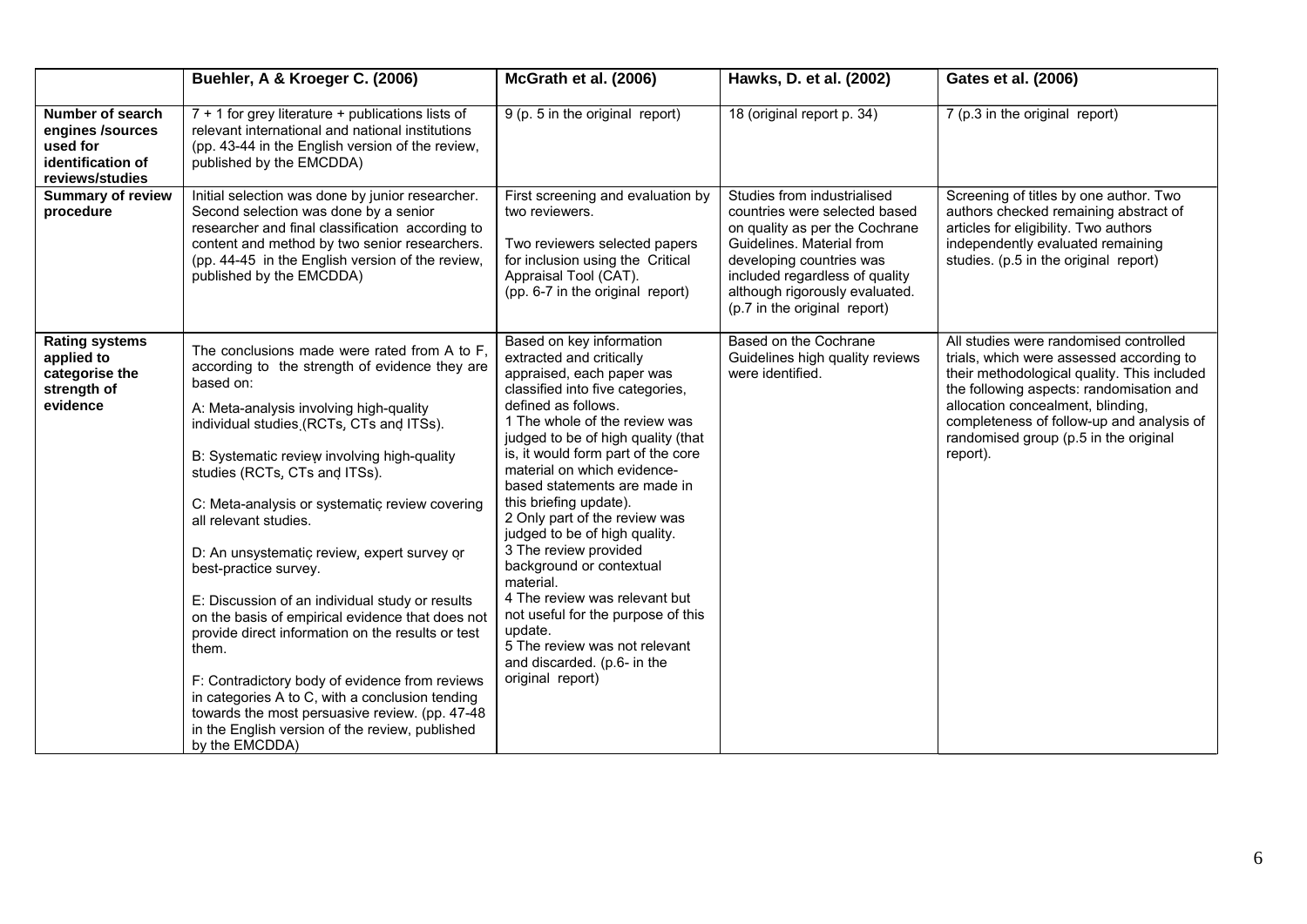|                                                                                               | Buehler, A & Kroeger C.<br>(2006)                                                                                                                                                                                                                                                                                                                                                                                                                                                                                                                                                                                                                                                                                                                                                  | McGrath et al. (2006)                                                                                                                                                                                                                                                                                                                                                                                                                                                                                                                                                                                                                                                                                                                                                                                                                                                                                                                                      | Hawks, D. et al. (2002)                                                                                                                                                                                                                                                                                                                                                                                                                                                                                                                                                                                                                                                                                 | Gates et al. (2006)                                                                                                                                                                                                       |
|-----------------------------------------------------------------------------------------------|------------------------------------------------------------------------------------------------------------------------------------------------------------------------------------------------------------------------------------------------------------------------------------------------------------------------------------------------------------------------------------------------------------------------------------------------------------------------------------------------------------------------------------------------------------------------------------------------------------------------------------------------------------------------------------------------------------------------------------------------------------------------------------|------------------------------------------------------------------------------------------------------------------------------------------------------------------------------------------------------------------------------------------------------------------------------------------------------------------------------------------------------------------------------------------------------------------------------------------------------------------------------------------------------------------------------------------------------------------------------------------------------------------------------------------------------------------------------------------------------------------------------------------------------------------------------------------------------------------------------------------------------------------------------------------------------------------------------------------------------------|---------------------------------------------------------------------------------------------------------------------------------------------------------------------------------------------------------------------------------------------------------------------------------------------------------------------------------------------------------------------------------------------------------------------------------------------------------------------------------------------------------------------------------------------------------------------------------------------------------------------------------------------------------------------------------------------------------|---------------------------------------------------------------------------------------------------------------------------------------------------------------------------------------------------------------------------|
| <b>Major limitations of</b><br>included<br>studies/reviews and<br>drug prevention<br>research | Absence of reviews on<br>$\bullet$<br>effectiveness of<br>addiction prevention<br>measures in Europe<br>Most of the individual<br>studies have been done<br>in the USA and thus the<br>general applicability of<br>the conclusions is<br>debatable<br>Concern about<br>substance consumption<br>as the only outcome<br>variable and lack of<br>measurement of change<br>in risk factors and<br>protection factors as<br>outcome variables.<br>Number of individual<br>studies covered by the<br>reviews varied<br>enormously<br>Approximately one third<br>of the publications<br>chose to include only<br>high quality studies<br>Methodological quality<br>$\bullet$<br>varies considerably<br>(pp. 115-117 in the English<br>version of the review,<br>published by the EMCDDA) | Ambiguity over the<br>$\bullet$<br>meaning of effectiveness<br>in some of the papers<br>reviewed.<br>Many drug prevention<br>$\bullet$<br>programme evaluations do<br>not include a process<br>evaluation to examine<br>whether programmes are<br>delivered correctly.(fidelity<br>of implementation)<br>Lack of methodologically<br>sound studies.<br>Many studies reviewed by<br>$\bullet$<br>papers included in this<br>briefing used self-report<br>measurement of drug use.<br>Many studies reviewed by<br>$\bullet$<br>papers in this briefing were<br>multi-component<br>programmes and had<br>more than one of<br>intervention modality.<br>However, the majority of<br>these studies did not have<br>a research element to<br>examine the relative<br>effectiveness of each<br>component.<br>Lack of evidence of<br>$\bullet$<br>effective drug prevention<br>among young people after<br>the age of 18.<br>(pp. 21-22 in the original<br>report) | Most published studies of school<br>$\bullet$<br>substance use education<br>evaluation are based on the<br>North American experience with<br>their associated philosophies and<br>cultural context<br>Programmes are generally<br>targeted at white middle class<br>populations and do little to<br>increase knowledge about<br>programmes for other population<br>groups<br>Published programmes also tend<br>to be largely from research<br>organizations however, there is<br>also a enormous amount of<br>substance use education activity<br>that is occurring every day that<br>has not received any formal<br>evaluation to assess its impact<br>on behaviour.<br>(p. 56 in the original report) | Many of the RCTs in this review were<br>$\bullet$<br>affected by methodological problems.<br>None of the included studies included<br>an economic evaluation or any cost<br>outcomes.<br>(pp.9-10 in the original report) |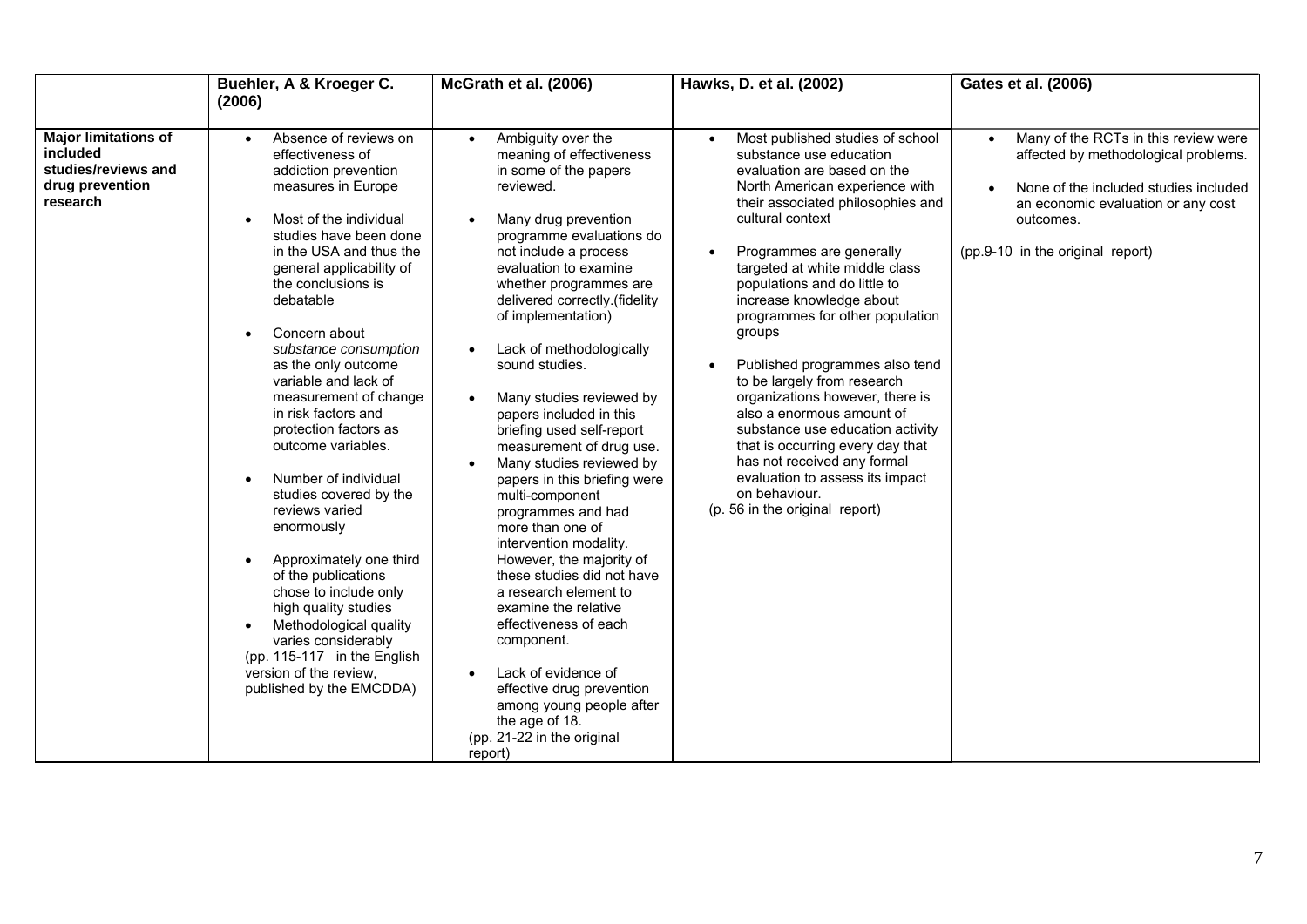# **3. Summary of findings**

# **3.1 Summary by author**

|                                         | Buehler & Kroeger (2006)                                                                                                                                                                                                                                                                                                                                                                                                                                                                                                                                                                                                                                                                                                                                                                                                                                                                                                                                                                                                                                                                                                                                                                                                                                                                                                                                                                                                                                                                                                                                                                         | McGrath et al. (2006)                                                                                                                                                                                                                                                                                                                                                                                                                                                                                                                                                                                    | Hawks et al. (2002)                                                                                                                                                                                                                                                                                                                                                                                                                                                                                                                                                                                                                                                                                                                                     | Gates S. et al. (2006)                                                                                                                                                                                                                                                                        |
|-----------------------------------------|--------------------------------------------------------------------------------------------------------------------------------------------------------------------------------------------------------------------------------------------------------------------------------------------------------------------------------------------------------------------------------------------------------------------------------------------------------------------------------------------------------------------------------------------------------------------------------------------------------------------------------------------------------------------------------------------------------------------------------------------------------------------------------------------------------------------------------------------------------------------------------------------------------------------------------------------------------------------------------------------------------------------------------------------------------------------------------------------------------------------------------------------------------------------------------------------------------------------------------------------------------------------------------------------------------------------------------------------------------------------------------------------------------------------------------------------------------------------------------------------------------------------------------------------------------------------------------------------------|----------------------------------------------------------------------------------------------------------------------------------------------------------------------------------------------------------------------------------------------------------------------------------------------------------------------------------------------------------------------------------------------------------------------------------------------------------------------------------------------------------------------------------------------------------------------------------------------------------|---------------------------------------------------------------------------------------------------------------------------------------------------------------------------------------------------------------------------------------------------------------------------------------------------------------------------------------------------------------------------------------------------------------------------------------------------------------------------------------------------------------------------------------------------------------------------------------------------------------------------------------------------------------------------------------------------------------------------------------------------------|-----------------------------------------------------------------------------------------------------------------------------------------------------------------------------------------------------------------------------------------------------------------------------------------------|
| <b>Community</b><br>based<br>prevention | From a theoretical perspective the most convincing approach is that of  <br>community-based, cross-system prevention <sup>1</sup> but, to date, too few<br>relevant studies have been carried out to produce any evidence-based<br>assessment of effectiveness for this type of intervention. Results from<br>the few large-scale, high-quality studies that have been conducted are<br>inconsistent. Drawing on two sets of findings in evaluative literature<br>concerned with other fields of intervention, we can speculate about<br>reasons for the inconsistency. On the one hand, comprehensive<br>approaches (using, for example, both the school and family contexts)<br>and approaches involving additional components seem to have<br>demonstrated their worth, suggesting that community projects should<br>be effective. On the other hand, in the school context, the size of<br>projects has emerged as a critical factor for their success (reflecting<br>not only problems of implementation but also a lack of orientation to<br>the needs of specific class groups), and this is clearly not desirable<br>with a standardised procedure (Tobler et al. 2000). Considered<br>together, these two sets of findings may indicate that although the<br>principle of a cross-system approach is useful, each 'community' must<br>proceed on the basis of addressing its specific needs in order to bring<br>into play the necessary factors that make community-based addiction<br>prevention successful. (p.124 in the English version of the review,<br>published by the EMCDDA) |                                                                                                                                                                                                                                                                                                                                                                                                                                                                                                                                                                                                          | The complexity of evaluating the<br>many initiatives which make up any<br>community based intervention has<br>meant that very few such<br>interventions have been rigorously<br>evaluated. Those that have been<br>tend to focus on a small number of<br>discrete outcome variables such as<br>drink driving convictions and to have<br>employed matched communities or<br>time series analysis. Changes have<br>been more often observed in such<br>areas as acceptance of health<br>orientated policies and increased<br>knowledge. For such changes to<br>be sustained requires that they be<br>institutionalized which itself provides<br>that the initiatives be supported by<br>the relevant community agencies. (p.<br>x in the original report) | The studies<br>of multi-<br>community<br>component<br>interventions did not find any<br>strong effects on drug use<br>outcomes. (p. 1 in the<br>original report)                                                                                                                              |
| <b>Family based</b><br>prevention       | In a family context, it is recommended to offer comprehensive<br>measures that combine training for parents, children and family units<br>(chiefly relevant to alcohol).<br>(p.124 in the English version of the review, published by the<br>EMCDDA)                                                                                                                                                                                                                                                                                                                                                                                                                                                                                                                                                                                                                                                                                                                                                                                                                                                                                                                                                                                                                                                                                                                                                                                                                                                                                                                                             | The possible effectiveness of family involvement in<br>prevention programmes was highlighted (Kumpfer and<br>Alvarado 2003; Shepard and Carlson 2003).<br>Behavioural parent training, family-skills training and<br>family therapy were found to be the most effective<br>family-strengthening interventions according to the<br>evidence (Kumpfer and Alvarado 2003). However,<br>more research is needed to determine whether they<br>are significantly more effective than other types of<br>approaches and which types of family interventions are<br>most effective. (p.19 in the original report) |                                                                                                                                                                                                                                                                                                                                                                                                                                                                                                                                                                                                                                                                                                                                                         | Three family interventions<br>(Focus on Families, Iowa<br>Strengthening<br>Families<br>Program and Preparing for<br>the Drug-Free Years), each<br>evaluated in only one study,<br>suggested that they may be<br>beneficial in<br>preventing<br>cannabis use.<br>(p. 1 in the original report) |

<sup>1</sup> Cross-system project include numerous components (involving school, family, media etc.), Buehler & Kroeger, 2006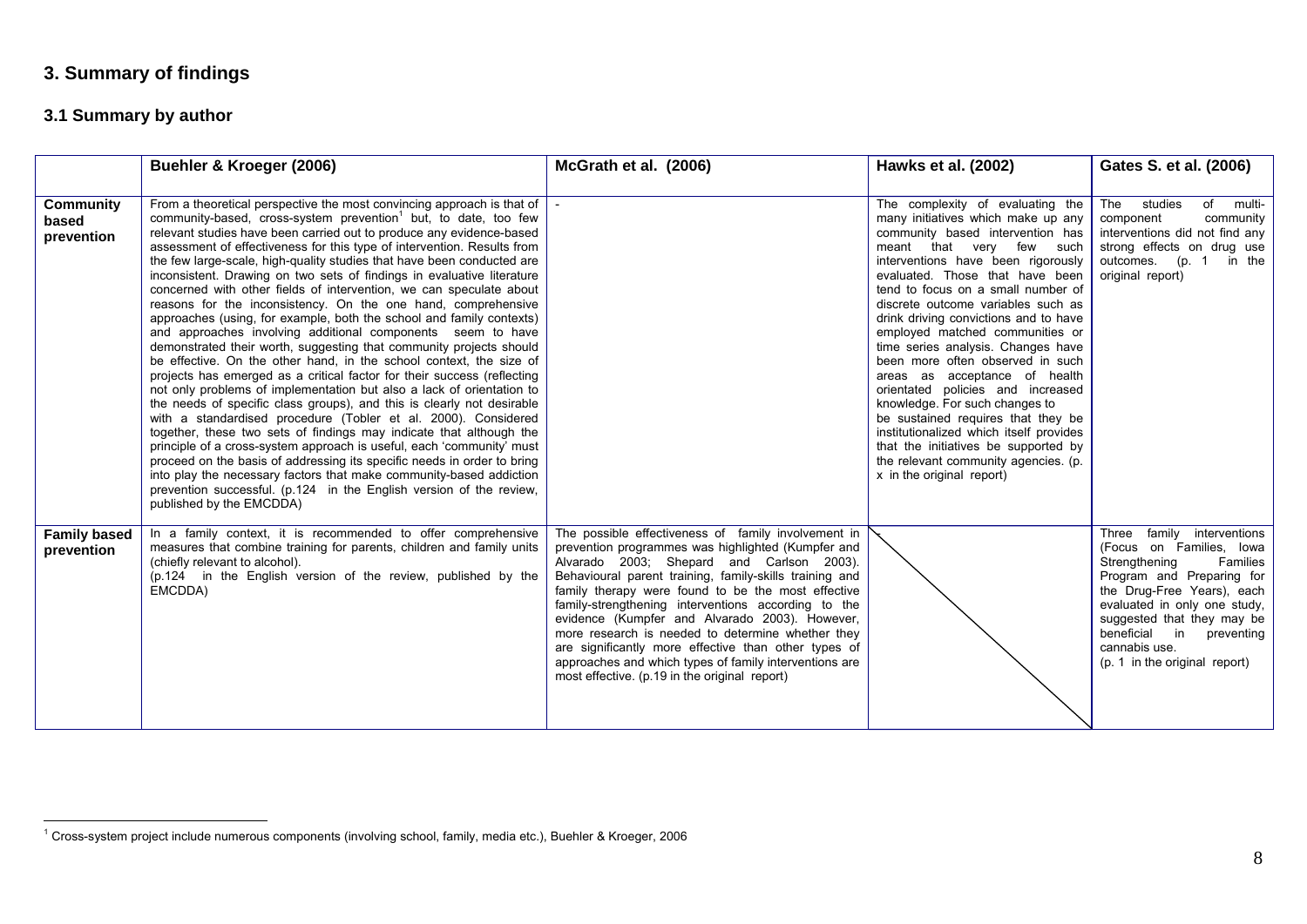# **3.2 Summary by different aspects of community- and family-based prevention**

| <b>Community-</b>                               | Buehler & Kroeger (2006) $\frac{2}{3}$                                                                                                                                                                                                                                                                                                                                                                                                                                           | McGrath et al. (2006)                                                                                                                                                                                                                                                                                                                                                                                                                                                                                                                                                                                                                                                                                                | Hawks et al. (2002)                                                                                                                                                                                                                                                                                                                                                                                                                        | Gates S. et al. (2006)                                                                                                                                                                                                                                                                                                                                                                                                                                                                                                                                                                                                                                                                                                                                                                                                                                                                                                                                                                                                                                       |
|-------------------------------------------------|----------------------------------------------------------------------------------------------------------------------------------------------------------------------------------------------------------------------------------------------------------------------------------------------------------------------------------------------------------------------------------------------------------------------------------------------------------------------------------|----------------------------------------------------------------------------------------------------------------------------------------------------------------------------------------------------------------------------------------------------------------------------------------------------------------------------------------------------------------------------------------------------------------------------------------------------------------------------------------------------------------------------------------------------------------------------------------------------------------------------------------------------------------------------------------------------------------------|--------------------------------------------------------------------------------------------------------------------------------------------------------------------------------------------------------------------------------------------------------------------------------------------------------------------------------------------------------------------------------------------------------------------------------------------|--------------------------------------------------------------------------------------------------------------------------------------------------------------------------------------------------------------------------------------------------------------------------------------------------------------------------------------------------------------------------------------------------------------------------------------------------------------------------------------------------------------------------------------------------------------------------------------------------------------------------------------------------------------------------------------------------------------------------------------------------------------------------------------------------------------------------------------------------------------------------------------------------------------------------------------------------------------------------------------------------------------------------------------------------------------|
| based                                           |                                                                                                                                                                                                                                                                                                                                                                                                                                                                                  |                                                                                                                                                                                                                                                                                                                                                                                                                                                                                                                                                                                                                                                                                                                      |                                                                                                                                                                                                                                                                                                                                                                                                                                            |                                                                                                                                                                                                                                                                                                                                                                                                                                                                                                                                                                                                                                                                                                                                                                                                                                                                                                                                                                                                                                                              |
| prevention<br>Multi-                            | Cross-system projects have preventive                                                                                                                                                                                                                                                                                                                                                                                                                                            |                                                                                                                                                                                                                                                                                                                                                                                                                                                                                                                                                                                                                                                                                                                      |                                                                                                                                                                                                                                                                                                                                                                                                                                            |                                                                                                                                                                                                                                                                                                                                                                                                                                                                                                                                                                                                                                                                                                                                                                                                                                                                                                                                                                                                                                                              |
| component<br>/cross-system<br>approaches $3$    | effects on consumption behaviour. (pro:<br>Tobler et al. (1997), conclusiveness rating:<br>A; inconclusive: Swoden et al. (2004),<br>conclusiveness rating: B; Foxcroft et al.<br>(2003), conclusiveness rating: C; Loveland-<br>Cherry (2000), conclusiveness rating: C;<br>Wandersmann & Florin (2003),<br>conclusiveness rating: D) (p.86<br>in the English version of the review,<br>published by the EMCDDA)                                                                |                                                                                                                                                                                                                                                                                                                                                                                                                                                                                                                                                                                                                                                                                                                      |                                                                                                                                                                                                                                                                                                                                                                                                                                            |                                                                                                                                                                                                                                                                                                                                                                                                                                                                                                                                                                                                                                                                                                                                                                                                                                                                                                                                                                                                                                                              |
| <b>Collaborative</b><br>approaches <sup>4</sup> | Collaborative initiatives aimed at getting laws<br>or regulations introduced are effective when<br>the laws and regulations work. Stevenson &<br>Mitchell<br>$(2003)$ ,<br>Pentz<br>(2000)<br>conclusiveness rating: D<br>There are a number of principles for<br>constructing a collaborative initiative in a<br>potentially effective way. Stevenson &<br>Mitchell (2003)- conclusiveness rating: D<br>(p.86 in the English version of the review,<br>published by the EMCDDA) |                                                                                                                                                                                                                                                                                                                                                                                                                                                                                                                                                                                                                                                                                                                      | A second ingredient in successful community<br>approaches is a determination to build capacity<br>while making use of the existing networks and<br>existing links between community<br>organizations, both governmental and non<br>governmental. Of particular importance is the<br>need to ensure the sustainability of the initiative<br>through the institutionalization of the<br>approaches taken. $5$ (p. 31 in the original report) | $\overline{\phantom{a}}$                                                                                                                                                                                                                                                                                                                                                                                                                                                                                                                                                                                                                                                                                                                                                                                                                                                                                                                                                                                                                                     |
| <b>Outcomes</b>                                 |                                                                                                                                                                                                                                                                                                                                                                                                                                                                                  | Community empowerment is one of the<br>approaches, comprising various<br>strategies (e.g. curriculum-based skills<br>training, training for teachers, health<br>education for community members,<br>school-wide environment changes and<br>coordinated care for users) that can<br>take place in several settings (school,<br>community and youth services). There<br>is some evidence to suggest that<br>community approaches have a positive<br>impact on young people's alcohol and<br>cannabis use. However, the poor<br>methodology of evaluation studies,<br>including a lack of control groups,<br>makes judgements of effectiveness<br>inconclusive. (Hawkins et al. 2004) (p.<br>16 in the original report) | Generally speaking community initiatives have<br>been more successful in influencing the public<br>perception of problems, their knowledge base<br>and acceptance of policy alternatives than<br>effecting change in individual consumption<br>levels, suggesting the need for both impact and<br>outcome measures. <sup>6</sup> (p. 32 in the original<br>report)                                                                         | Two studies that evaluated addition of a community<br>component to a school-based programme (Perry 2003;<br>Flay 2004) published results for boys and girls separately.<br>No differences in substance<br>use were identified. However, the calculated result from<br>Flay 2004, combining data for boys and girls, suggested<br>that the school plus community intervention may possibly<br>reduce self-reported substance use. This result was<br>marginally statistically significant when analysed without<br>adjustment for clustering, but not so when adjusted using<br>a value of the ICC of 0.02 (RR 0.89, 95% CI 0.75 to 1.05).<br>This adjustment may be conservative.<br>The third similar study, Biglan 2000, found a marginally<br>statistically significant reduction in self-reported cannabis<br>use in the group randomised to the community<br>programme in addition to the school-based programme<br>(p=0.043), but the difference in the number of users at<br>four years was small (6.7% versus 8.5%).<br>(p.9 in the original report) |

<sup>&</sup>lt;sup>2</sup> The conclusions made were rated from A to F, according to the strength of evidence they are based on. For more details see page 5.<br><sup>3</sup> Cross-system project include numerous components (involving school, family, media e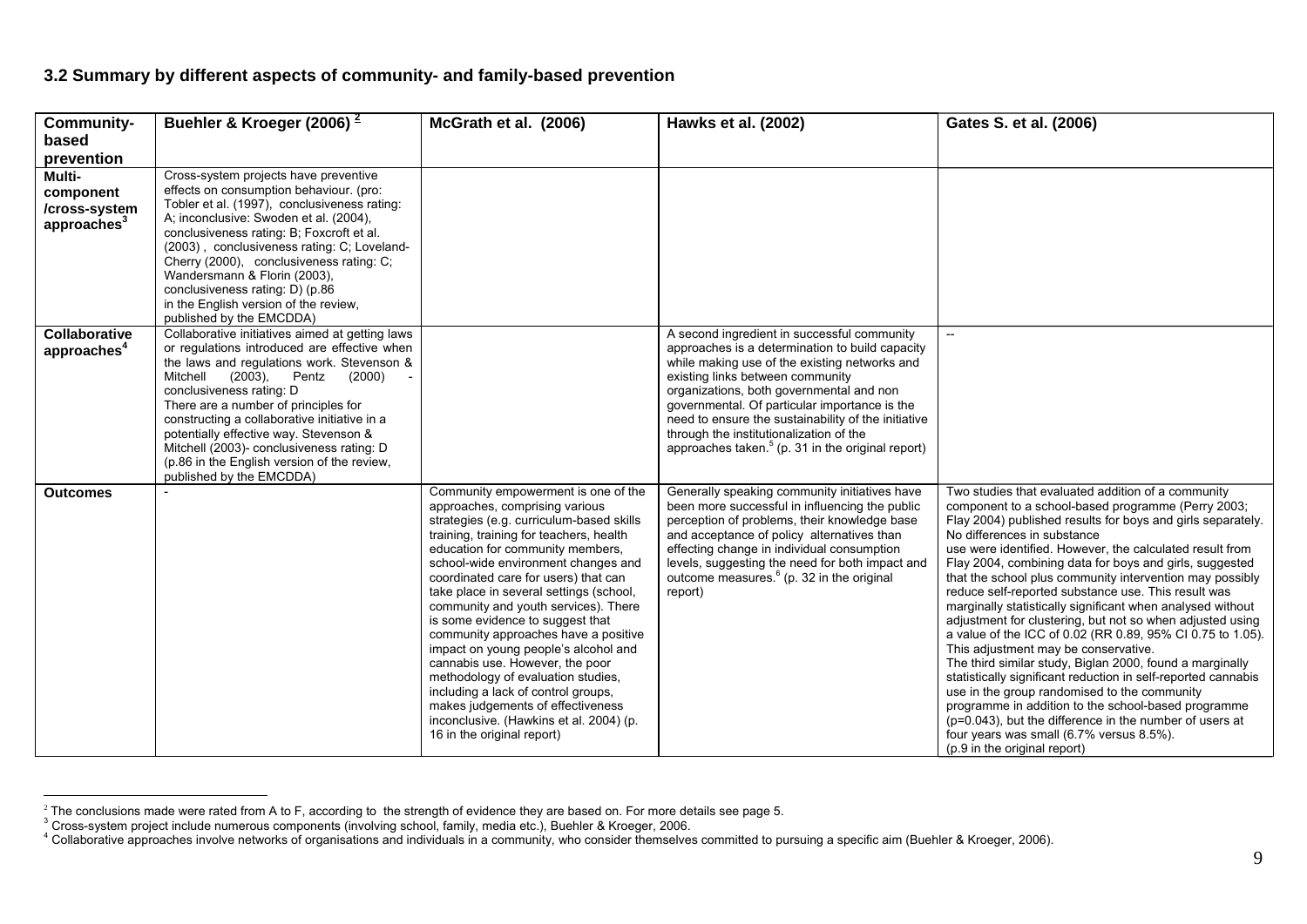| <b>Community-based</b><br>prevention                                                      | Buehler & Kroeger (2006) | McGrath et al. (2006) | Hawks et al. (2002)                                                                                                                                                                                                                                                                                                                                                                                                                                                                                                                                                                                                                                                                                                                                                                                                                                                                                                                                                                                                                                                                                                                                                                                                                                          | Gates et al. (2006)                                                                                                                                                                       |
|-------------------------------------------------------------------------------------------|--------------------------|-----------------------|--------------------------------------------------------------------------------------------------------------------------------------------------------------------------------------------------------------------------------------------------------------------------------------------------------------------------------------------------------------------------------------------------------------------------------------------------------------------------------------------------------------------------------------------------------------------------------------------------------------------------------------------------------------------------------------------------------------------------------------------------------------------------------------------------------------------------------------------------------------------------------------------------------------------------------------------------------------------------------------------------------------------------------------------------------------------------------------------------------------------------------------------------------------------------------------------------------------------------------------------------------------|-------------------------------------------------------------------------------------------------------------------------------------------------------------------------------------------|
| Different types of<br>communities                                                         | $\hspace{0.05cm} \ldots$ |                       | The choice of the community itself is an important ingredient of<br>success, with some communities characterized by low<br>attachment, disorganization, high degrees of transition and low<br>capacity presenting<br>particularly difficult targets for change (Graham & Chandler-<br>Coutts, 2000; Giesbrecht & Rankin, 2000). (p. 31 in the original<br>report)                                                                                                                                                                                                                                                                                                                                                                                                                                                                                                                                                                                                                                                                                                                                                                                                                                                                                            | The community study of native<br>American youth, Schinke 2000, found<br>no clear effects of the community<br>intervention on self-reported cannabis<br>use. (p. 9 in the original report) |
| Other factors<br>contributing to the<br>effectiveness of<br>community-based<br>prevention | $\overline{\phantom{a}}$ |                       | Flexibility: The need to be flexible in both goal setting and the<br>methods used, a willingness to be opportunistic, allowing<br>sufficient time for community consultation and negotiation, and a<br>mechanism for dealing with conflict and tension are important.<br>The literature suggests it is not unusual for researchers and<br>community stakeholders to have different perceptions of what<br>works (supply reduction policies rarely being popular with<br>communities), suggesting the need to establish a shared vision of<br>the projects goals and outcome measures. <sup>8</sup><br>Ownership:<br>Ownership of the initiative by the target community would appear<br>to be the single most important ingredient of success. Such<br>ownership will include the involvement of key stakeholders, an<br>acknowledgement of locally derived priorities, respect, and local<br>participation in the delivery of the programme. Rather than favour<br>either top down or bottom up approaches the literature suggests<br>that the best approach is often a combination of such approaches<br>adapted to local circumstances (Hanson, Larsson, & Rastam,<br>2000; Smith, 2000; Giesbrecht & Rankin, 2000).<br>(p. 31-32 in the original report) | $\overline{\phantom{a}}$                                                                                                                                                                  |

 $^5$  Graham & Chandler-Coutts.2000: Holder & Moore, 2000: Treno & Holder, 2001

6 Holder & Moore, 2000; Boots & Cutmore, 1994; Rindskopf & Beridge, 1997;Midford & Boots, 1999; Hanson, Larsson, & Rastam, 2000; Holder et al., 2000

7 Smith, 2000; Midford, Laughlin, Boots, & Cutmore, 1994; Saxena et al., 1997; Midford & Boots, 1999

8 Graham & Chandlers-Coutts, 2001; Midford, Laughlin, Boots, & Cutmore, 1994; Smith, 2000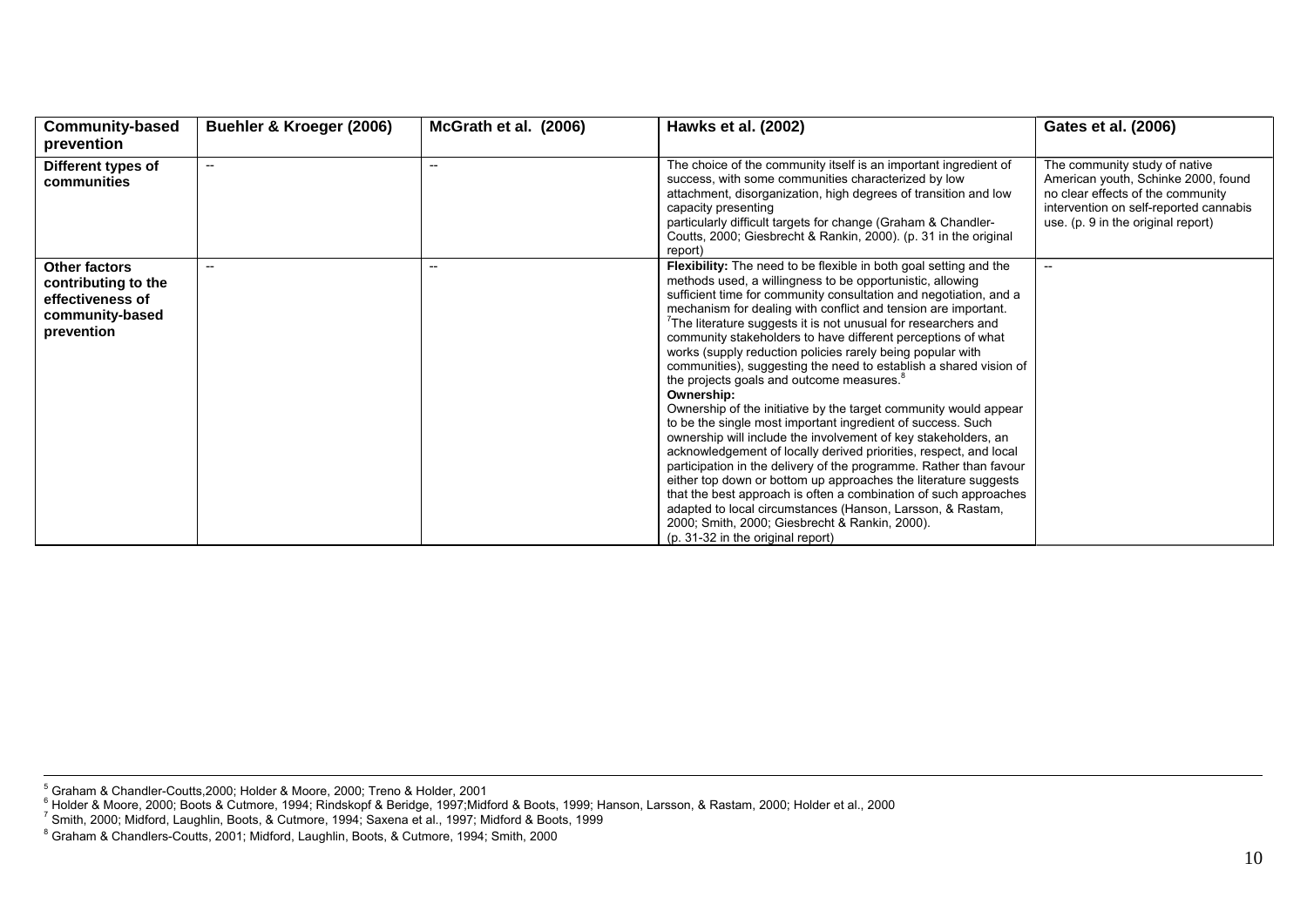| <b>Family-based</b>                     | Buehler & Kroeger (2006) <sup>9</sup>                                                                                         | <b>McGrath</b> | <b>Hawks</b> | Gates et al. (2006)                                                                                                                                        |
|-----------------------------------------|-------------------------------------------------------------------------------------------------------------------------------|----------------|--------------|------------------------------------------------------------------------------------------------------------------------------------------------------------|
| prevention                              |                                                                                                                               | et al.         | et al.       |                                                                                                                                                            |
|                                         |                                                                                                                               |                |              |                                                                                                                                                            |
|                                         | Characteristics of effective measures are:                                                                                    | (2006)         | (2002)       |                                                                                                                                                            |
| <b>Characteristics</b><br>of successful | • Focus on the promotion of positive parent-child interaction, training in the                                                |                |              |                                                                                                                                                            |
| family based                            | social-reinforcement approach and constructive discipline, Lochman & van den                                                  |                |              |                                                                                                                                                            |
| prevention                              | Steenhoven (2002) - conclusiveness rating: C                                                                                  |                |              |                                                                                                                                                            |
| activities                              | Interactive training methods, Lochman & van den Steenhoven (2002) -C,<br>$\bullet$                                            |                |              |                                                                                                                                                            |
|                                         | Dusenbury (2000) - conclusiveness rating: D                                                                                   |                |              |                                                                                                                                                            |
|                                         | An empirically confirmed theoretical basis Dusenbury (2000) -D                                                                |                |              |                                                                                                                                                            |
|                                         | Mediator training, Dusenbury (2000) - conclusiveness rating: D<br>Evaluation, Dusenbury (2000) - conclusiveness rating: D     |                |              |                                                                                                                                                            |
|                                         | Comprehensive intervention that starts at an early age, continues throughout                                                  |                |              |                                                                                                                                                            |
|                                         | life, addresses numerous risk factors and protection factors and embraces                                                     |                |              |                                                                                                                                                            |
|                                         | several settings, Dusenbury (2000) - conclusiveness rating: D                                                                 |                |              |                                                                                                                                                            |
|                                         | Material tailored to different stages of development; attention to cultural and                                               |                |              |                                                                                                                                                            |
|                                         | community context and sufficient treatment and follow-up, Dusenbury (2000) -                                                  |                |              |                                                                                                                                                            |
|                                         | conclusiveness rating: D<br>(p.59 in the English version of the review, published by the EMCDDA)                              |                |              |                                                                                                                                                            |
| <b>Outcomes</b>                         | Comprehensive family-orientated approaches (training for parents, children and                                                |                |              | The published results generally showed no clear differences between the                                                                                    |
|                                         | whole families) have preventive effects on consumption behaviour (in relation to                                              |                |              | groups. Three interventions (evaluated in two RCTs) appeared to be superior                                                                                |
|                                         | alcohol). Lochman & van den Steenhoven (2002), Loveland-Cherry (2000) -                                                       |                |              | to no intervention in preventing self-reported cannabis use; Focus on Families                                                                             |
|                                         | conclusiveness rating: C                                                                                                      |                |              | (Catalano 1997), Iowa                                                                                                                                      |
|                                         | Parental training alone influences risk factors but not consumption, Lochman &<br>Steenhoven (2002)- conclusiveness rating: C |                |              | Strengthening Families Program (ISFP) and Preparing for the Drug-Free<br>Years (PDFY) (Spoth 1999).                                                        |
|                                         | Impact on consumption behaviour and on risk factors is delayed (so-called sleeper                                             |                |              |                                                                                                                                                            |
|                                         | effects), Bry et al. (1998) - conclusiveness rating: D                                                                        |                |              | Calculated results for this study, using the numbers of drug users at follow-up,                                                                           |
|                                         | Negative effects on risk factors cannot be ruled out, Bry et al. (1998) -                                                     |                |              | showed an advantageous effect of the lowa                                                                                                                  |
|                                         | conclusiveness rating: D                                                                                                      |                |              | Strengthening Families Program (ISFP) on self-reported lifetime cannabis                                                                                   |
|                                         | (p.59 in the English version of the review, published by the EMCDDA)                                                          |                |              | use at 6 year follow-up and self-reported cannabis use in the past year at six<br>year follow-up, but no clear effect of Preparing for the Drug-Free Years |
|                                         |                                                                                                                               |                |              | (PDFY) on any of the outcomes and any follow-up period. However, less than                                                                                 |
|                                         |                                                                                                                               |                |              | 70% of the participants were followed up at 4 and 6 years, so there may be a                                                                               |
|                                         |                                                                                                                               |                |              | possibility of bias in these results.                                                                                                                      |
|                                         |                                                                                                                               |                |              | (p. 9 in the original report)                                                                                                                              |
| <b>Special</b>                          | Measures to involve hard-to-reach families are successful, Bry et al. (1998) -                                                |                |              |                                                                                                                                                            |
| populations                             | conclusiveness rating: D<br>Preventive measures for pre-school children (aged 3-5 years) should be family                     |                |              |                                                                                                                                                            |
|                                         | orientated. Hall & Zigler (1997), conclusiveness rating: E                                                                    |                |              |                                                                                                                                                            |
|                                         | Family-orientated measures are particularly effective with non-consumers (of                                                  |                |              |                                                                                                                                                            |
|                                         | alcohol). Lochman & van den Steenhoven (2002) - conclusiveness rating: C                                                      |                |              |                                                                                                                                                            |
|                                         | (p.59 in the English version of the review, published by the EMCDDA)                                                          |                |              |                                                                                                                                                            |
|                                         |                                                                                                                               |                |              |                                                                                                                                                            |

<sup>&</sup>lt;sup>9</sup> The conclusions were rated by the authors from A to F, according to the strength of evidence they are based on. For more details see page 5 of this document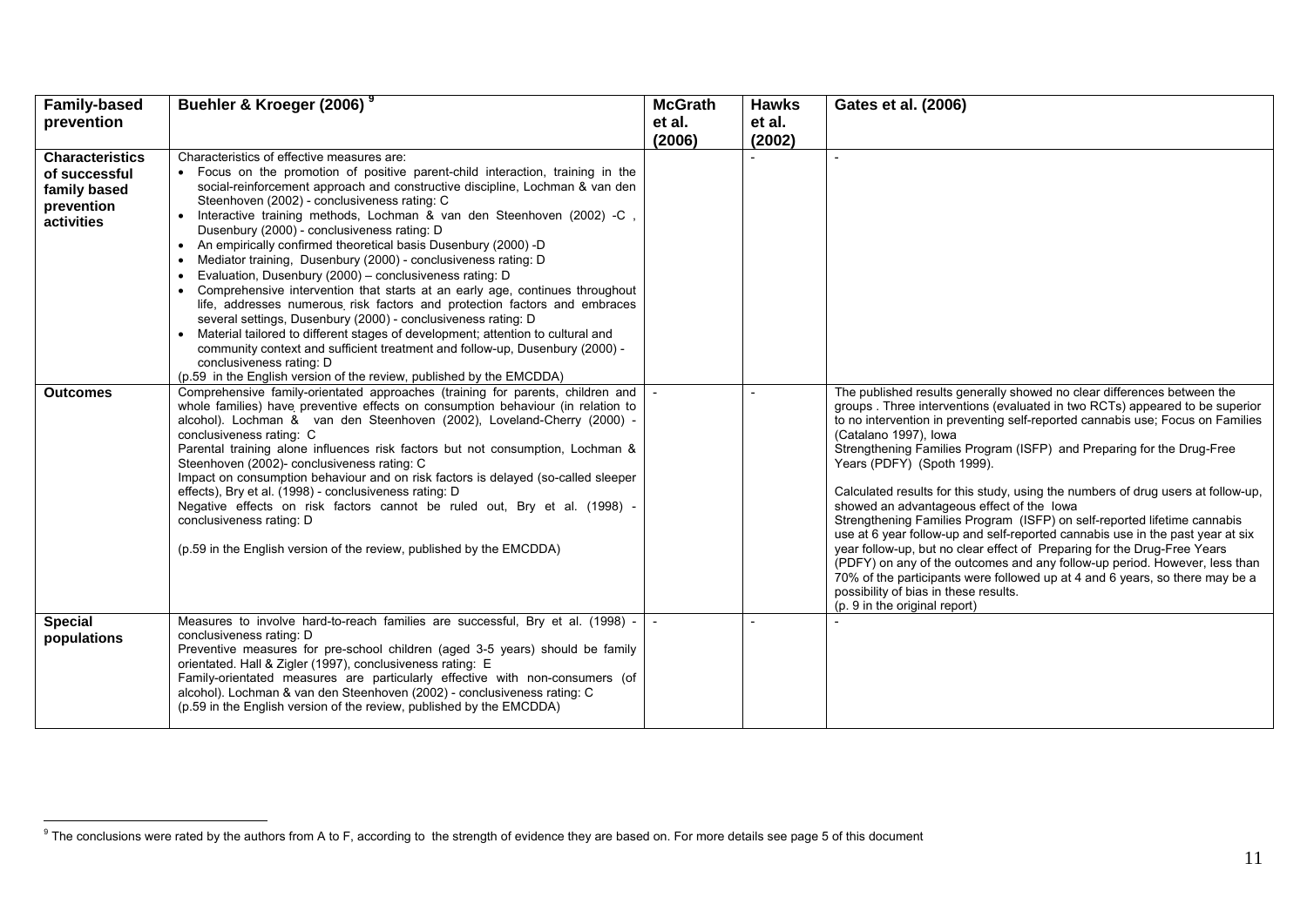# **4. List of references to all studies included in review of reviews –family/communitybased prevention**

# **Hawks, D. et al. (2002) A selected review of what works in the area of prevention. World Health Organisation**

#### **Community-based prevention**

Arthur, M.W., & Blitz, C. (2000), 'Bridging the gap between science and practice in drug abuse prevention through needs assessment and strategic community planning', *Journal of Community Psychology,* 28 (3), pp. 241-255. North America. Type of article: Review.

Barrett, M. E., de Palo, M. (1999), 'Community-based intervention to reduce demand for drugs in Northern Thai tribal villages', *Substance Use and Misuse* 34 (13), pp. 1837-1879. Country: Thailand. Primary study.

Cheadle, A., Pearson, D., Wagner, E., Psaty, B. M., Diehr, P., & Koepsell, T. (1995), 'A community-based approach to preventing alcohol use among adolescents on an American Indian reservation', *Public Health Reports* 110 (4), pp. 439-447. Country: United States of America (Native American community).Primary study.

Fawcett, S. B., Lewis, R.K., Paine-Andrews, A., Francisco, V. T., Richter, K. P., Williams, E. L., & Copple, B. (1997), 'Evaluating community coalitions for prevention of substance abuse: The case of Project Freedom', *Health Education and Behavior,* 24 (6), pp. 812-828. Primary study.

Giesbrecht, N., & Rankin, J. (2000), 'Reducing alcohol problems through community action research projects: context, strategies, implications, and challenges', *Substance Use and Misuse* 35 (1&2), pp. 31-53. North America. Type of article: Review.

Goldstein, R. B., & Buka, S. L. (1997), 'Perceived effectiveness of community-based measures against alcohol misuse among "problem" and "nonproblem" drinkers', *Substance Use and Misuse 32* (5), pp. 507- 554. Country: United States of America**.** Primary study.

Graham, K., & Chandler-Coutts, M. (2000), 'Community Action Research: Who does what to whom and why? Lessons learned from local prevention efforts (international experiences) ',*Substance Use and Misuse*  35 (1&2), pp. 87-110. Type of article: Review.

Gray, D., Saggers, S., Sputore, B., Bourbon, D. (2000), 'What works? A review Australia of evaluated alcohol misuse interventions among Aboriginal Australians' *Addiction* 85 (1), pp. 11-22. Type of article: Review.

Hanson, B. S., Larsson, S., Rastam, L. (2000), 'Time trends in alcohol habits. Results from the Kirseberg Project in Malmo, Sweden. *Substance Use and Misuse* 35 (1&2), pp. 171-187. Country: Sweden. Primary study.

Holder, H., Gruenewald, P. J., Ponicki, W. R., Treno, A. J., Grube, J. W., Saltz, R. F., Voas, R. B., Reynolds, R., Davis, J., Sanchez, L., Gaumont, G., & Roeper, P. (2000), 'Effect of community-based interventions on high-risk drinking and alcohol-related injuries', *Journal of the American Medical Association 284* (18), pp. 2341-2347. Country: United States of America. Primary study.

Holder, H.D., & Moore, R. S. (2000), 'Institutionalization of community action projects to reduce alcohol-use related problems: systematic facilitators', *Substance Use and Misuse* 35 (1&2), pp. 75-86. Type of article: Review.

Holmila, M. (1995), 'Community action on alcohol: Experiences of the Lahti Project in Finland', *Health Promotion International* 10 (4), pp. 283-291. Country: Finland. Primary study.

Holmila, M. (2000), 'The Finnish Case: Community prevention in a time of rapid change in national and international trade', *Substance Use and Misuse* 35 (1&2), pp. 111-123. Country: Finland. Type of article: Review.

Itzhaky, H., & Gropper, M. (1997), 'An exploratory profile of the anti-drug authority coordinator in Israel', *Social Work in Health Care* 25 (4), pp. 37-53. Country: Israel. Primary study.

Midford, R., Laughlin, D., Boots, K., & Cutmore, T. (1994), 'Top down or bottom up: Is one approach better for developing a community response to alcohol harm? ', *Paper from APSAD National Conference on*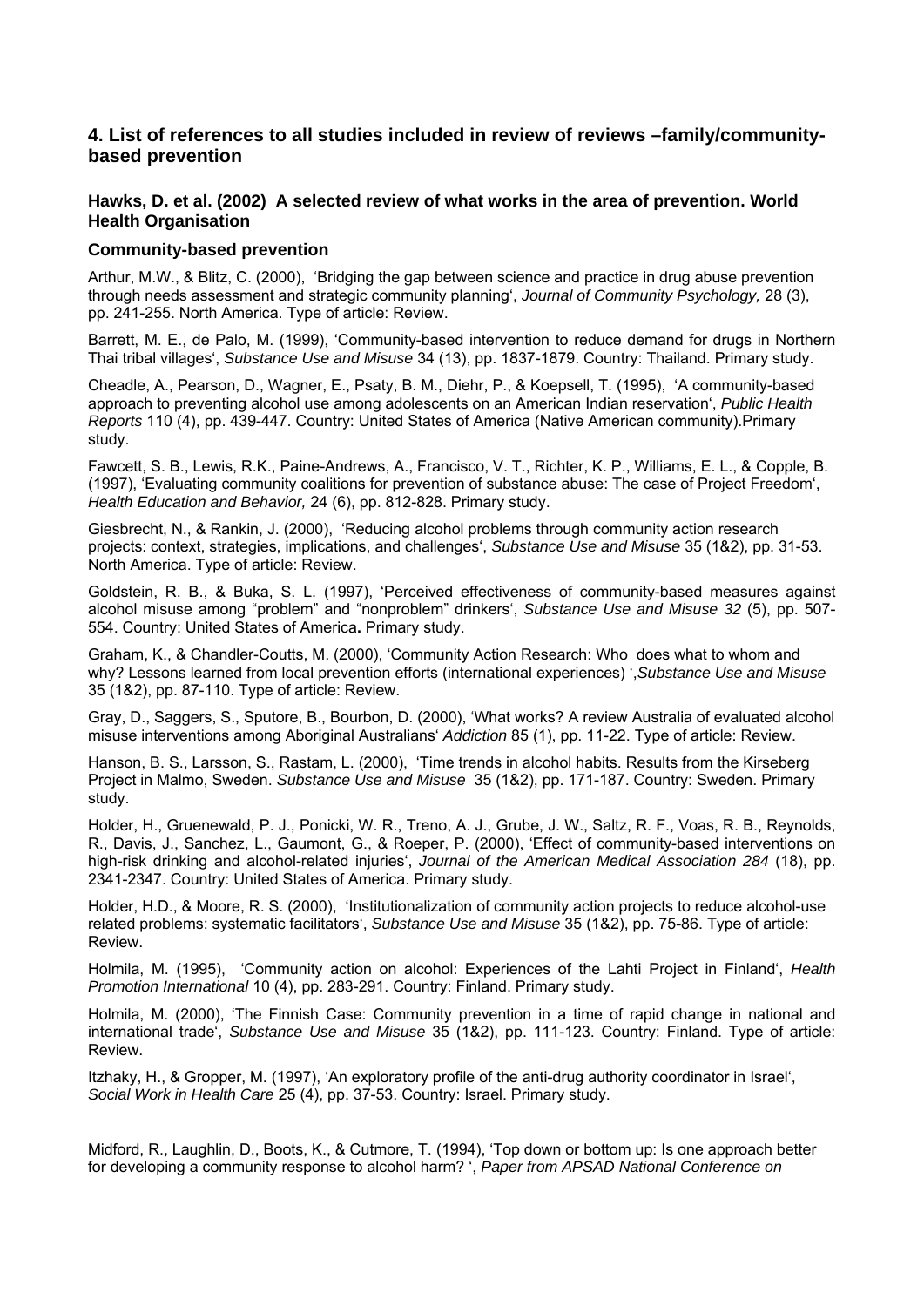*Alcohol, Drugs and the Family.* Melbourne: Conference Proceedings. Country: Australia. Type of article: Review.

Midford, R., & Boots, K. (1999), 'COMPARI: Insights from a three year community based alcohol harm reduction project', *Australian Journal o Primary Health-Interchange* 5 (4),pp. 46-58. Country: Australia. Primary study.

Mohan, D., & Sharma, H. K. (1987), 'Health education intervention programme on non-medical use of drugs in the community – an Indian experience', *Health Education Research 2* (4), pp. 337-345. Country: India. Primary study.

Moskalewicz, J., & Swiatkiewicz, G. (2000), 'Malczyce, Poland: A multifaceted community action project in Eastern Europe in a time of rapid economic change', *Substance Use and Misuse,* 35 (1&2), pp. 189-202. Country: Poland. Type of article: Primary study.

Rocha Silva, L. (2000), 'An Evaluation of the project "Prevention of Substance Abuse among Young People in South Africa" ', *Pretoria: CADRE* Country: South Africa. Primary study.

Saxe, L., Reber, E., Hallfors, D., Kadushin, C., Jones, D., Rindskopf, D., & Beveridge, A. (1997),. 'Think globally, act locally: Assessing the impact of community-based substance abuse prevention', *Evaluation and Programme Planning* 20 (3), pp. 357-366. Country: United States of America. Primary study.

Smith, L. (2000), '*Take Your Partners! Stimulating Drugs Prevention in Local Communities*', Middlesex: Social Policy Research Centre. Country: United Kingdom. Type of article: Review .

Stivers, C. (1994), 'Drug prevention in Zuni, New Mexico: Creation of a teen center as an alternative to alcohol and drug use',*Journal of Community Health* 19 (5), pp. 343-359. Country: United States of America (Native American community).Primary study.

Treno, A.J., & Holder, H.D. (2001), 'Prevention at the local level', in N.Heather, T.J. Peters and T. Stockwell (editors), *International Handbook of Alcohol Dependence and Problems*. (pp. 771-783). Chichester: John Wiley and Sons. International. Type of article: Review.

Wagennaar, A. C., Murray, D. M., Wolfson, M., Forster, J. L., & Finnegan, J. R. (1994), 'Communities mobilizing for change on alcohol: Design of a randomized community tria', *Journal of Community Psychology*  (Special Issue), pp. 79-101. Country: United States of America. Primary study.

Wang, W. (1999), 'Illegal drug abuse and the community camp strategy in China', *Journal of Drug Education,*  29 (2), pp. 97-114.

# **Buehler, A. & Kroeger C. (2006) Report on the prevention of substance abuse. Federal Centre for Health Education BZgA**

### **Family-based prevention**

Bry, B. H., Catalano, R. F., Kumpfer, K. L., Lochman, J. E., Szapocznik, J. (1998), 'Scientific results from family prevention intervention research' in Ashery, R. S., Robertson, E. B., Kumpfer, K. L. (editors), *Drug abuse prevention through family intervention,* NIDA Research Monograph No 177, National Institute on Drug Abuse, Rockville, 103-129 Link: http://www.nida.nih.gov/pdf/monographs/monograph177/103-29 Bry.pdf Type of article: Best-practice survey (BP).

Dusenbury, L. (2000), 'Family-based drug abuse prevention programs: a review', *Journal of primary prevention* 20 (4), pp. 337-352. Type of article: Unsystematic review.

Hall, N. W., Zigler, E. (1997), 'Drug-abuse prevention efforts for young children: a review and critique of existing programs', *The American journal of orthopsychiatry* 67 (1), pp. 134-143. Type of article: Systematic review.

Lochman, J. E., van den Steenhoven, A. (2002), 'Family-based approaches to substance abuse prevention', *Journal of primary prevention 23* (1), pp. 114-149. Type of article: Systematic review.

Loveland-Cherry, C. J. (2000), 'Family interventions to prevent substance abuse: children and adolescents', *Annual Review of Nursing Research* 18, pp. 195–218. Type of article: Systematic review.

### **Community based prevention**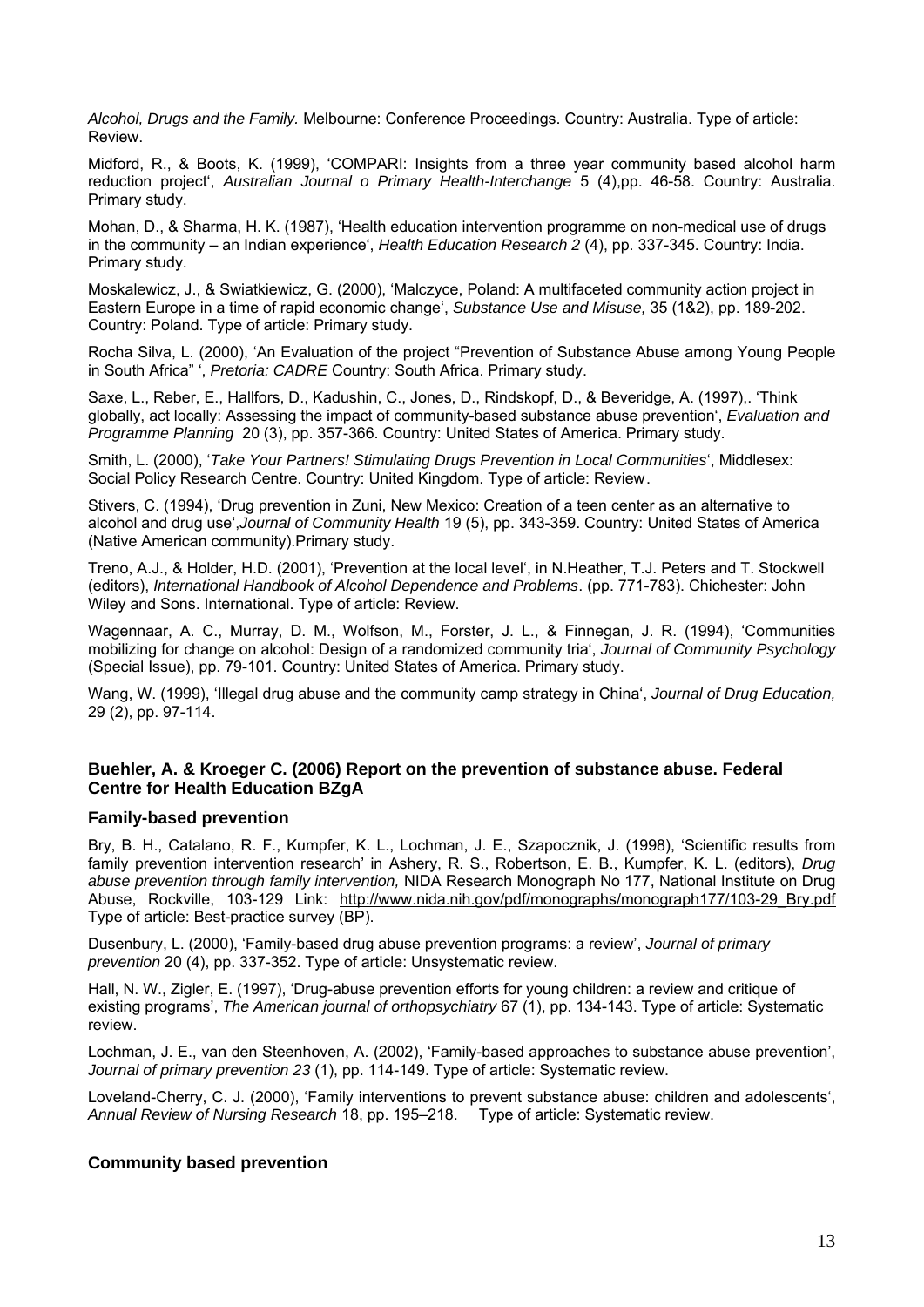Foxcroft, D. R., Ireland, D., Lister-Sharp, D. J., Lowe, G., Breen, R. (2003), 'Primary prevention for alcohol misuse in young people', in: The *Cochrane Library, Issue 4.* John Wiley and Sons, Ltd., Chichester, UK. Type of article: Systematic review.

Loveland-Cherry, C. J. (2000), 'Family interventions to prevent substance abuse: children and adolescents', *Annual Review of Nursing Research* 18, pp. 195–218. Type of article: Systematic review.

Pentz, M. A. (2000), 'Institutionalizing community-based prevention through policy change', *Journal of Community Psychology* 28 (3), pp. 257–270. Type of article: Unsystematic review.

Sowden, A., Arblaster, L., Stead, L. (2004), 'Community interventions for preventing smoking in young people', in: *The Cochrane Library, Issue 3.* John Wiley and Sons, Ltd., Chichester, UK. Type of article: Systematic review.

Stevenson, J. F., Mitchell, R. E. (2003), 'Community-level collaboration for substance abuse prevention', *Journal of Primary Prevention* 23 (3), pp. 371–404. Type of article: Unsystematic review.

Tobler, N. S., Roona, M. R., Ochshorn, P., Marshall, D. G., Streke, A. V., Stackpole, K. M. (2000), 'Schoolbased adolescent drug prevention programs: 1998 meta-analysis', *Journal of Primary Prevention* 20 (4), pp. 275–336. Type of article: Meta-analysis.

Wandersman, A., Florin, P. (2003), 'Community interventions and effective prevention', *American Psychologist* 58 (6–7), pp. 441–448. Type of article: Best practice overview.

# **McGrath,Y. et al. (2006) Drug use prevention among young people: a review of reviews. National Institute for Health and Clinical Excellence**

Cuijpers, P. (2002a), 'Effective ingredients of school-based drug prevention programs. A systematic review', *Addictive Behaviors* 27 (6), pp.1009–1023. Type of article: Systematic review.

Cuijpers, P. (2002b), 'Peer-led and adult-led school drug prevention: a meta-analytic comparison', *Journal of Drug Education* 32 (2), pp. 107–119. Type of article: Meta-analysis.

Gottfredson, D. C., Wilson, D. B. (2003), 'Characteristics of effective school-based substance abuse prevention', *Preventive Science* 4 (1), pp. 27–38. Type of article: Meta-analysis.

Hawkins, E., Cummins, L.H., Marlatt, G. (2004), 'Preventing substance abuse in American Indian and Alaska Native youth: promising strategies for healthier communities', *Psychological Bulletin* 130, pp.304–23. Type of article: Review

Kumpfer, K.L., Alvarado, R. (2003), 'Family-strengthening approaches for the prevention of youth problem behaviors', *American Psychologist* 58, pp. 457–65. Type of article: Review.

Shepard, J., Carlson, J.S. (2003), 'An empirical evaluation of school-based prevention programs that involve parents',*Psychology in Schools* 40, pp.641–56. Type of article: Review.

Skara, S., Sussman, S. (2003), 'A review of 25 long-term adolescent tobacco and other drug use prevention programme evaluations', *Preventive Medicine* 37, pp. 451–74. Type of article: Systematic review.

### **Gates et al. (2006) Interventions for prevention of drug use among young people delivered in non-school settings. Cochrane Collaboration**

### **Community/family-based prevention (non-school settings)**

Biglan, A., Ary, D.V., Smolkowski, K., Duncan, T., Black, C. (2000), 'A randomised controlled trial of a community intervention to prevent adolescent tobacco use' *Tobacco Control* 9(1), pp. 24-32. Randomised control trial.

Dembo, R., Shemwell, M., Pacheco, K., Seeberger, W., Rollie, M., Schmeidler, J., et al. (2000), 'A longitudinal study of the impact of a family empowerment intervention on juvenile offender psychosocial functioning: an expanded assessment', *Journal of Child & Adolescent Substance Abuse* 10, pp.1-7. Type of study: Randomised control trial.

Flay, B.R., Graumlich, S., Segawa, E., Burns, J.L., Holliday, M.Y., for the Aban Aya Investigators (2004), 'Effects of 2 prevention programs on high-risk behaviors among African-American youth: a randomized trial', *Archives of Paediatric Adolescence Medicine* 158(4), pp. 377-84. Type of study: Randomised control trial.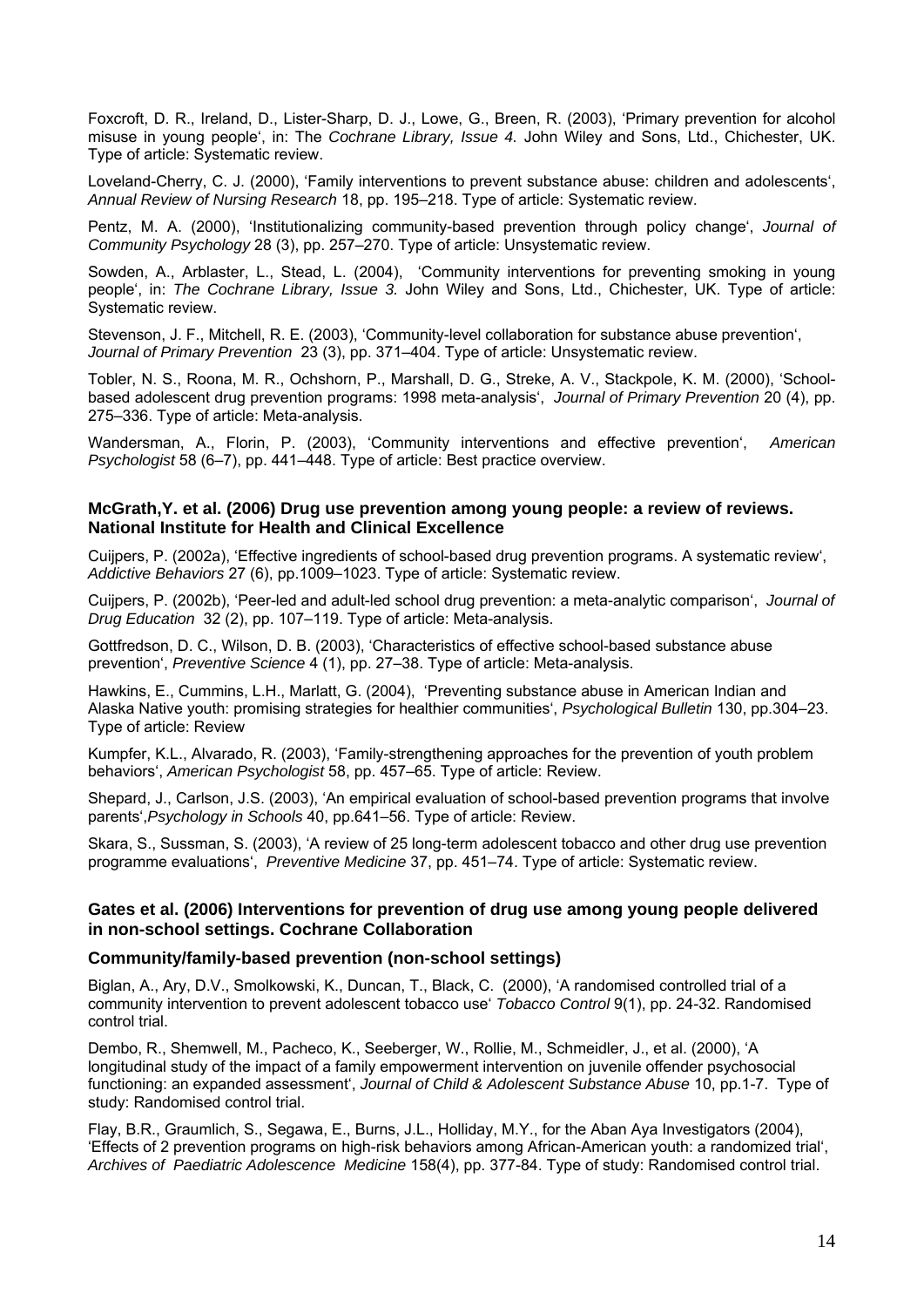McCambridge, J., Strang, J. (2004), 'The efficacy of single-session motivational interviewing in reducing drug consumption and perceptions of drug-related risk and harm among young people: results from a multi-site cluster randomized controlled trial', *Addiction* 99(1), pp. 39-52. Type of study: Randomised control trial.

Catalano, R.F., Gainey R.R., Fleming, C.B., Haggerty, K.P., Johnson N.O. (1999), 'An experimental intervention with families of substance abusers: one year follow-up of the focus on families project', *Addiction*  94 (2), pp. 241-54.\* Major publication for the study. Type of study: Randomised control trial.

Catalano, R.F., Haggerty K.P., Gainey R.R., Hoppe M.J. (1997), 'Reducing parental risk factors for children's substance misuse: preliminary outcomes with opiate-addicted parents', *Substance Use & Misuse* 32(6), pp.699-721. Type of study: Randomised control trial.

Lindenberg, C.S., Solorzano, R.M., Bear, D., Strickland, O., Galvis, C., Pittman, K. (2002), 'Reducing substance use and risky sexual behavior among young, low-income, Mexican-American women: comparison of two interventions', *Applied Nursing Research* 16(3), pp. 137-48. Type of study: Randomised control trial. Lochman, J.E.,Wells, K.C. (2002), 'The Coping Power Program at the middle school transition: universal and indicated prevention effects', *Psychology of Addictive Behaviors,* 6(4), pp. 40-54. Type of study: Randomised control trial .

McGillicuddy, N.B., Rychtarik, R.G., Duquette, J.A., Morsheimer, E.T. (2001), 'Development of a skill training program for parents of substance abusing adolescents', *Journal of Substance Abuse Treatment* 20 (1), pp. 59-68. Type of study: Randomised control trial.

Oliansky, D.M.,Wildenhaus, K.J.,Manlove, K., Arnold, T., Schoener, E.P. (1997), 'Effectiveness of brief interventions in reducing substance use among at-risk primary care patients in three community-based clinics', *Substance Abuse* 18(3), pp. 95-103. Type of study: Randomised control trial.

Palinkas, L.A., Atkins, C.J., Miller, C., Ferreira, D. (1996), 'Social Skills training for drug prevention in highrisk female adolescents', *Preventive Medicine* 25(6), pp. 692-701. Type of study: Randomised control trial.

Perry,C.L., Komro K.A.,.Veblen-Mortensen, S., Bosma, L.M., Farbakhsh, K., Munson, K.A., et al. (2003), 'A randomized controlled trial of the middle and junior high school DARE and DARE plus programs', *Archives of Pediatrics and Adolescent Medicine* 2003;157(2), pp.178-84. Randomised control trial.

Schinke, S.P., Tepavac, L.O., Cole, K.C. (2000), 'Preventing substance use among native American youth: three-year results', *Addictive Behaviors* 25(3), pp. 387-97. Type of study: Randomised control trial.

Spoth, R., Reyes, M.L., Redmond, C., Shin, C. (1999), 'Assessing a public health approach to delay onset and progression of adolescent substance use: latent transition and log-linear analyses of longitudinal family preventive intervention outcomes', *Journal of Consulting and clinical Psychology* 67(5), pp. 619-30. Type of study: Randomised control trial.

Spoth, R.L., Redmond, C., Trudeau, L., Shin, C. (2002), 'Longitudinal substance initiation outcomes for a universal preventive intervention combining family and school programs', *Psychology of Addictive Behaviors*  16(2), pp. 129{34.Type of study: Randomised control trial.

Wolchik, S.A., Sandler, I.N., Millsap, R.E., Plummer, B.A., Greene, S.M., Anderson, E.R., et al. (2002), 'Sixyear follow-up of preventive interventions for children of divorce: a randomized controlled trial', *JAMA* 288(15), pp.1874-81. Type of study: Randomised control trial.

Wu, Y., Stanton, B.F., Galbraith, J., Kaljee, L., Cottrell, L., Li, X., et al. (2003), 'Sustaining and broadening intervention impact: randomized trial of 3 adolescent risk reduction approaches', *Paediatrics* 111(1), pp. 32- 8. Type of study: Randomised control trial.

Wu, Z., Detels, R., Zhang, J., Li, V., Li, J. (2002), 'Community-based trial to prevent drug use among youth in Yunnan, China', *American Journal of Public Health* 92(12) pp. 1952-7. Type of study: Randomised control trial.

# **5. List references of more recent (systematic) reviews and meta-analyses not included in reviews of reviews**

Jones, L., Sumnall, H.R., Witty, K., Wareing, M., McVeigh, J., Bellis, M.A. (2006), A review of communitybased interventions to reduce substance misuse among vulnerable and disadvantaged young people. London, NICE.

McGrath, Y., Sumnall, H., Edmonds, K., McVeigh, J. & Bellis, M (2005b), 'Review of grey literature on drug prevention among young people', Liverpool: NCCDP